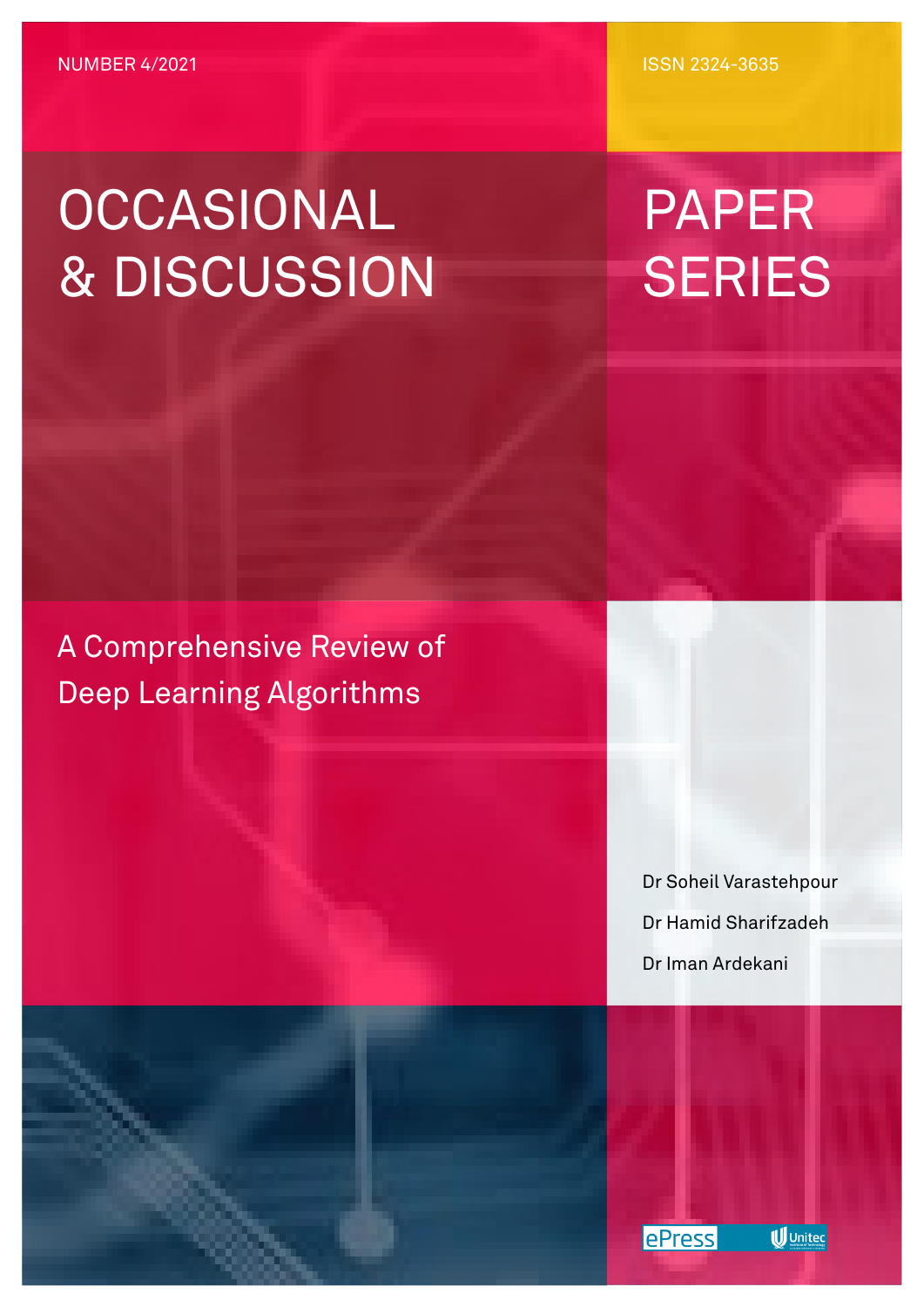A Comprehensive Review of Deep Learning Algorithms

By Dr Soheil Varastehpour, Dr Hamid Sharifzadeh and Dr Iman Ardekani

A Comprehensive Review of Deep Learning Algorithms by Dr Soheil Varastehpour, Dr Hamid Sharifzadeh and Dr Iman Ardekani is licensed under a Creative Commons Attribution-NonCommercial 4.0 International License.

This publication may be cited as:

Varastehpour, S., Sharifzadeh, H., Ardekani, I. (2021). A Comprehensive Review of Deep Learning Algorithms. *Unitec ePress Occasional and Discussion Papers Series* (2021:4). Retrieved from http://www.unitec.ac.nz/epress.

#### About this series:

Unitec ePress periodically publishes occasional and discussion papers that discuss current and ongoing research authored by members of staff and their research associates. All papers are blind reviewed. For more papers in this series please visit: www.unitec.ac.nz/epress/index.php/category/ publications/epress-series/discussion-and-occasionalpapers.

Cover design by Penny Thomson

Contact:

epress@unitec.ac.nz [www.unitec.ac.nz/epress/](http://www.unitec.ac.nz/epress/)

Unitec New Zealand Private Bag 92025, Victoria Street West Auckland 1142 New Zealand

Keywords: artificial intelligence, deep learning, convolutional neural network, autoencoder, resticted Boltzmann machine, sparse coding



ISSN 2324-3635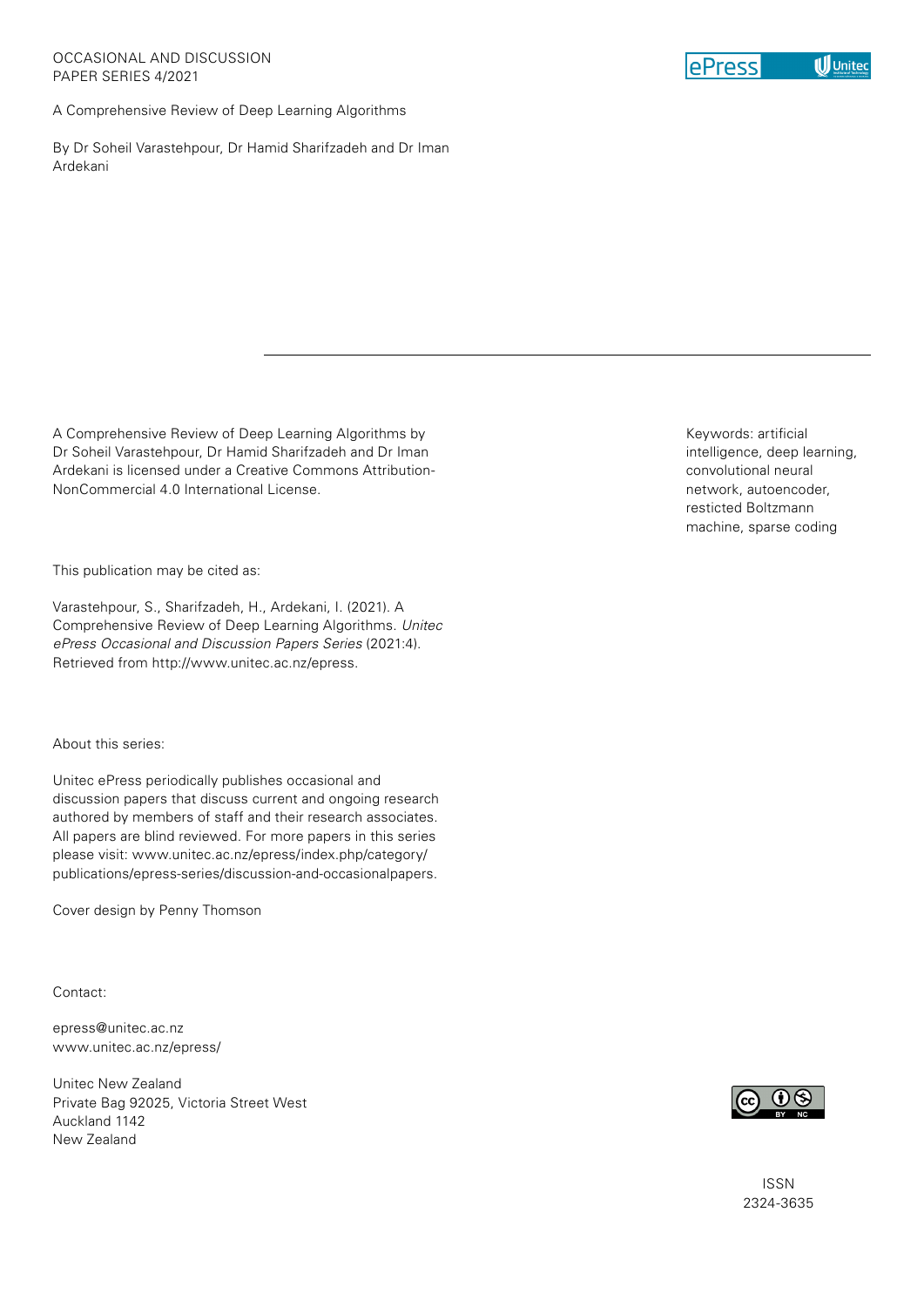# A Comprehensive Review of Deep Learning Algorithms

Dr Soheil Varastehpour, Dr Hamid Sharifzadeh and Dr Iman Ardekani

## **Abstract**

Deep learning algorithms are a subset of machine learning algorithms that aim to explore several levels of the distributed representations from the input data. Recently, many deep learning algorithms have been proposed to solve traditional artificial intelligence problems. In this review paper, some of the up-to-date algorithms of this topic in the field of computer vision and image processing are reviewed. Following this, a brief overview of several different deep learning methods and their recent developments are discussed.

### **Introduction**

Researchers have been trying to simulate the human brain through machines (computers) for decades, to create computers that can learn, think, and make decisions by themselves. To achieve this goal, artificial intelligence (AI) was born (Brunette et al., 2009). AI is an area of computer science that emphasises the creation of intelligent machines that work and react like humans. AI has become an essential part of the technology industry these days. Currently, AI is widely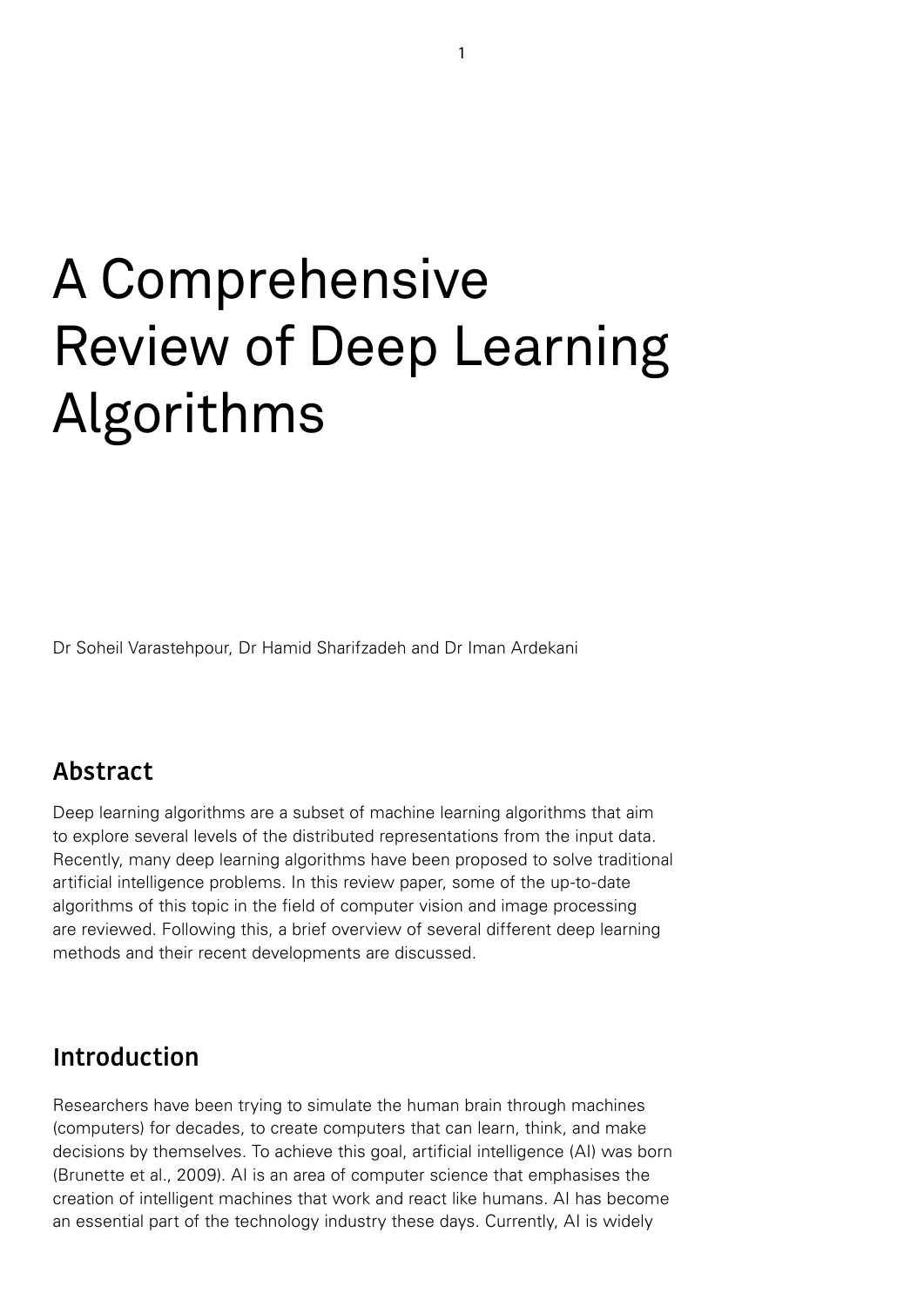used in speech recognition, image recognition, learning, planning and problem solving (Brunette et al., 2009).

Machine learning is an application of AI that provides systems the ability to automatically learn and improve from experience without being explicitly programmed (Brunette et al., 2009; Dutton & Conroy, 1997). Machine learning focuses on the development of computer programs that can access data and use it to learn for themselves. In machine learning, there is some data (dataset), and then a model (method) is trained using this data in order to predict new data. In other words, the model tries to teach a computer to do something special. For example, a recognition model is designed to distinguish photos of cats from a group of photos that include cats and other animals or humans. After each attempt, the model receives its prediction result and understands how it predicted. The feedback is presented to the model in the form of an error in order for it to adjust itself to get better results and eliminate errors. Machine learning algorithms can now enable computers to communicate with humans, autonomously drive cars, write and publish sports-match reports and find terrorist suspects (Dutton & Conroy, 1997), and has begun to have an impact on most industries and the jobs within them.

Deep learning is an emerging area of research and modern application. It is a very widespread and demanding field, relevant to industry, business and healthcare. Deep learning methods have gained popularity because they often outperform conventional (i.e., shallow) machine learning methods and can extract features automatically from raw data with little or no preprocessing. One of the key reasons deep learning is more powerful than classical machine learning is that it creates transferable solutions (Bengio, 2009). Deep learning algorithms are able to create transferrable solutions through neural networks: that is, layers of neurons/units. In addition, machine learning algorithms almost always require structured data, whereas deep learning networks rely on layers of artificial neural networks (ANN). Furthermore, deep learning algorithms are able to solve complex problems that require discovering hidden patterns in the data and/or a deep understanding of intricate relationships between a large number of interdependent variables (Bengio, 2009). Deep learning combines a number of important research fields, including the internet of things (IoT), e-healthcare, cybersecurity, bioinformatics and optimisation, which are interdependent. Deep learning has the potential to drive innovations in industry, healthcare or business intelligence, and its use will increase in the future.

In recent years, deep learning has been extensively studied in the field of computer science and a number of related approaches have been developed. Generally, these methods are based on the basic method from which they are derived. They are divided into four different categories: convolutional neural networks (CNN), restricted Boltzmann machines (RBM), autoencoder (AE) and sparse coding (SC) (Schmidhuber, 2015; Krizhevsky et al., 2012; K. He et al., 2016; Cireşan et al., 2012; Mikolov et al., 2013). This review paper discusses the categories and sub-categories of these methods, including their pros and cons, and the fields in which they can be used in computer sciences, especially computer vision and image processing fields.

Figure 1 shows the genealogy of deep learning, along with the work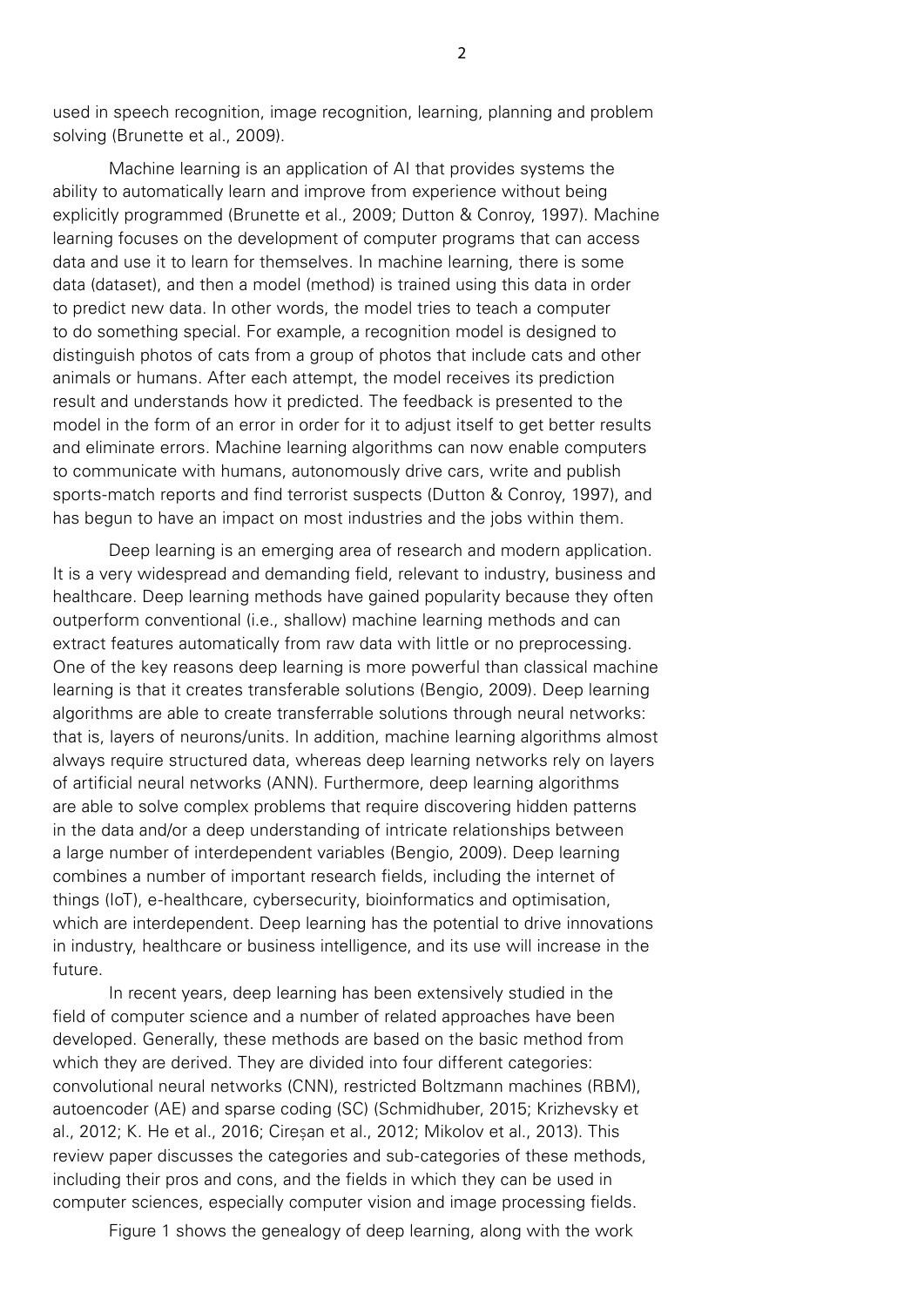that has been done on each method. To cover the types of deep learning algorithms, the following four sections will: review different algorithms of the CNN; explain the history of RBMs and categorise the different types of RBM algorithms; and explain the AE and SC algorithms respectively. The authors then discuss and conclude this review.





## **Convolutional Neural Networks (CNN)**

CNNs are one of the most important deep learning methods, in which multiple layers are trained in a powerful way (Krizhevsky et al., 2012). This method is very efficient and it is one of the most common methods in various computer vision applications. In general, a CNN consists of three main layers: the convolutional layer, the pooling layer and the fully connected layer. Different layers perform different tasks.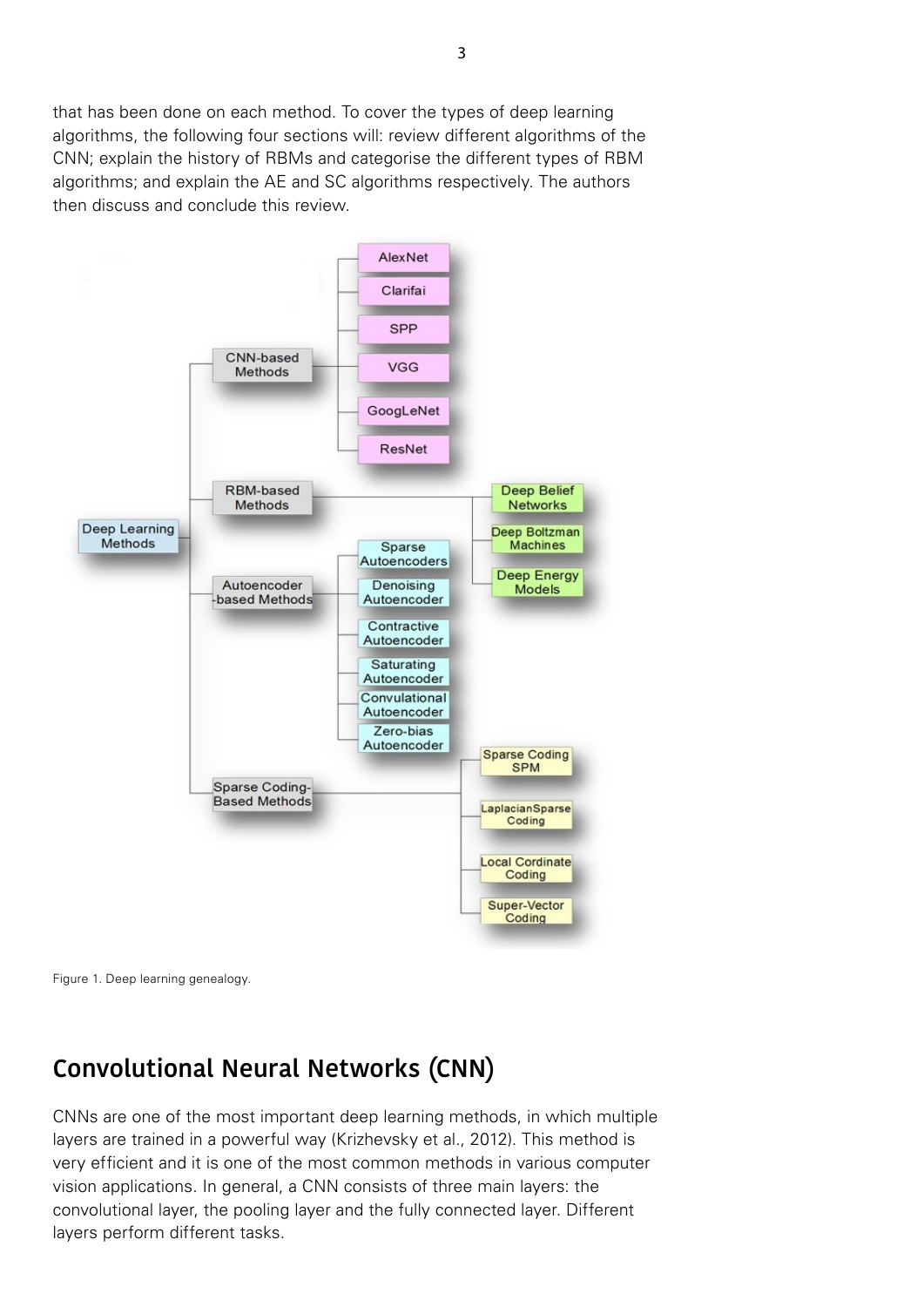The main advantage of using a CNN is that it can extract the spatial features from the data using its kernel, which other networks cannot do (Cao et al., 2018). For example, CNN can detect edges, distribution of colours, etc., in the image, making these networks very robust in image classification and other similar data containing spatial properties. In terms of using CNN, we generally refer to a two-dimensional CNN which is used for image classification. But there are two other types of CNNs used in the real world, which are one-dimensional and three-dimensional CNNs (Cao et al., 2018). One-dimensional CNN (Conv1D) is used for time-series data. In Conv1D, the kernel slides along one dimension. This data is collected from an accelerometer that a person is wearing on their arm. Data represents the acceleration in all three axes. One-dimensional CNN can perform activityrecognition tasks from accelerometer data, such as if the person is standing, walking, jumping, etc. This data has two dimensions. The first dimension is time-steps, and the other is the values of the acceleration in three axes. Similarly, one-dimensional CNNs are also used on audio and text data since we can also represent the sound and texts as time-series data (Cao et al., 2018). Two-dimensional CNN (Conv2D) is the standard CNN that was first introduced in LeNet-5 architecture. Conv2D is generally used on image data. It is called two-dimensional CNN because the kernel slides along two dimensions on the data (Cao et al., 2018). Three-dimensional CNN (Conv3D) is mainly used with 3D image data, such as magnetic resonance imaging (MRI) data. MRI data is widely used for examining the brain, spinal cord, internal organs and many more. A computerised tomography (CT) scan is also an example of 3D data created by combining a series of x-ray images taken from different angles around the body. Conv3D can be used to classify this medical data or extract features from it. One more example of 3D data is video, which is simply a sequence of image frames together. Conv3D can be applied to video as well since it has spatial features (Cao et al., 2018).

There are two steps to training in each CNN: the feed-forward stage and back-propagation or post-propagation. In the first step, the input image is fed to the network, and parameters (the coefficients) are adjusted between each neuron and input data in order to operate the CNN. Then the network output is calculated. To adjust the network parameters (the coefficients), the output result is used to calculate the network error rate (Krizhevsky et al., 2012). In order to calculate the error rate, the network output is compared with the correct answer through a loss function. The next step starts with the back-propagation stage based on the calculated error rate. At this point the gradient of each parameter is calculated according to the chain rule and all the parameters are changed according to their effect on the error in the network. With updated parameters, the next feed-forward phase can be run. After repeating a number of these steps, the network training will be ended.

#### TYPES OF CNN NETWORK LAYERS

A CNN is a powerful and efficient model which performs automatic feature extraction. Generally, a CNN is a hierarchical neural network with its convolutional layers interconnected with pooling layers, and there are several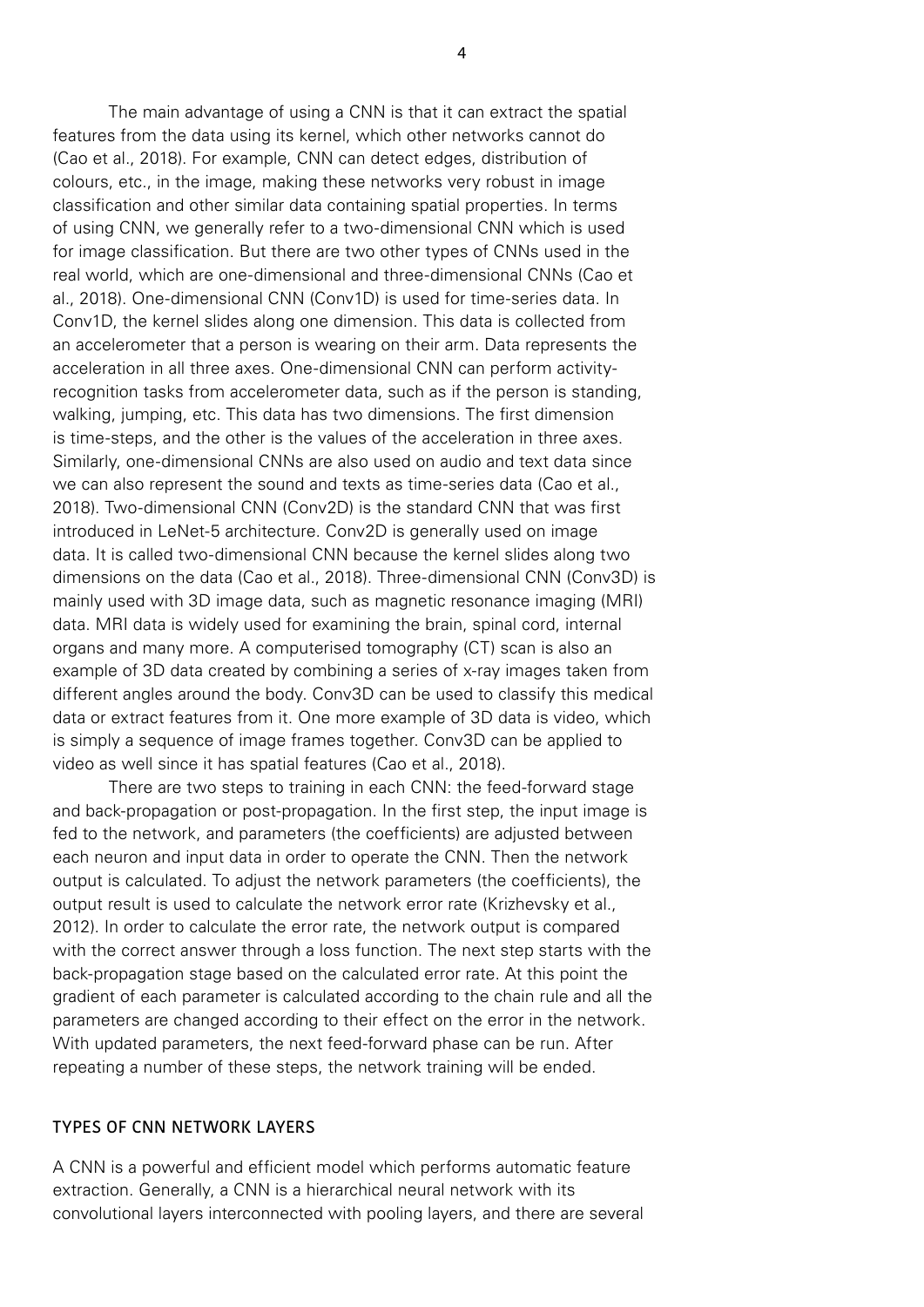fully connected layers. A CNN can be thought of as a combination of two components: feature extraction and classification. The convolution and pooling layers perform feature extraction (automatic feature extraction).

**Convolutional layers:** the CNN network uses different kernels to convolve the input image as well as the middle feature maps, which create different feature maps. The benefits of convolution operations are listed below (Zeiler, 2013):

- The weight-sharing mechanism in each feature map dramatically reduces the number of parameters.
- Local binding learns the relationship between neighbouring pixels.
- It causes the immutability and stability of the object to shift.

Due to the benefits introduced by convolution operations, some wellknown research articles have used it to replace fully connected layers to speed up the learning process (Szegedy et al., 2015; Oquab et al., 2015). One of the interesting ways to manage convolution layers is the Network in Network (NIN) method (M. Lin et al., 2013), in which the main idea is to replace the convolution layer with a small perceptron neural network that includes several layers fully connected to non-linear activation functions. As such, linear filters are replaced by non-linear neural networks. This method produces reasonable results in image classification.

**Pooling layers:** a pooling layer is usually placed after a layer of convolution and can be used to reduce the size of feature maps and network parameters. Like convolution layers, pooling layers are unchanged (stable) towards the translation because of the neighbouring pixels in their calculations (Szegedy et al., 2015; Oquab et al., 2015). Pooling layer implementations, by using the max pooling function and the average pooling function, are the most common implementation methods. Using a max pooling filter of size 2 \* 2 and two strides, a feature map of size 8 \* 8 creates an output of size 4 \* 4 (Szegedy et al., 2015; Oquab et al., 2015).

Boureau et al. (2010) provide a detailed theoretical analysis of max pooling and average pooling efficiency. Scherer et al. (2010) also make a comparison between the two operations and find that max pooling can lead to faster convergence, better generalisation (generalisation improvement), and selection of invariant features. In recent years, various rapid implementations of different types of CNNs have been performed on graphics processing units (GPUs), most of which use max pooling operations (Krizhevsky et al., 2012; Cireşan et al., 2011).

Much research has been done on pooling layers in comparison to the other three layers on CNN. There are three popular approaches to this layer and each pursues different goals. These approaches are as follows:

> **• Stochastic pooling:** one drawback of max pooling is that it is sensitive to over-fitting in the training set (Deng, 2014), making it difficult to generalise (Zeiler, 2013). To solve this problem, Zeiler and Fergus (2013) propose a pooling stochastic method in which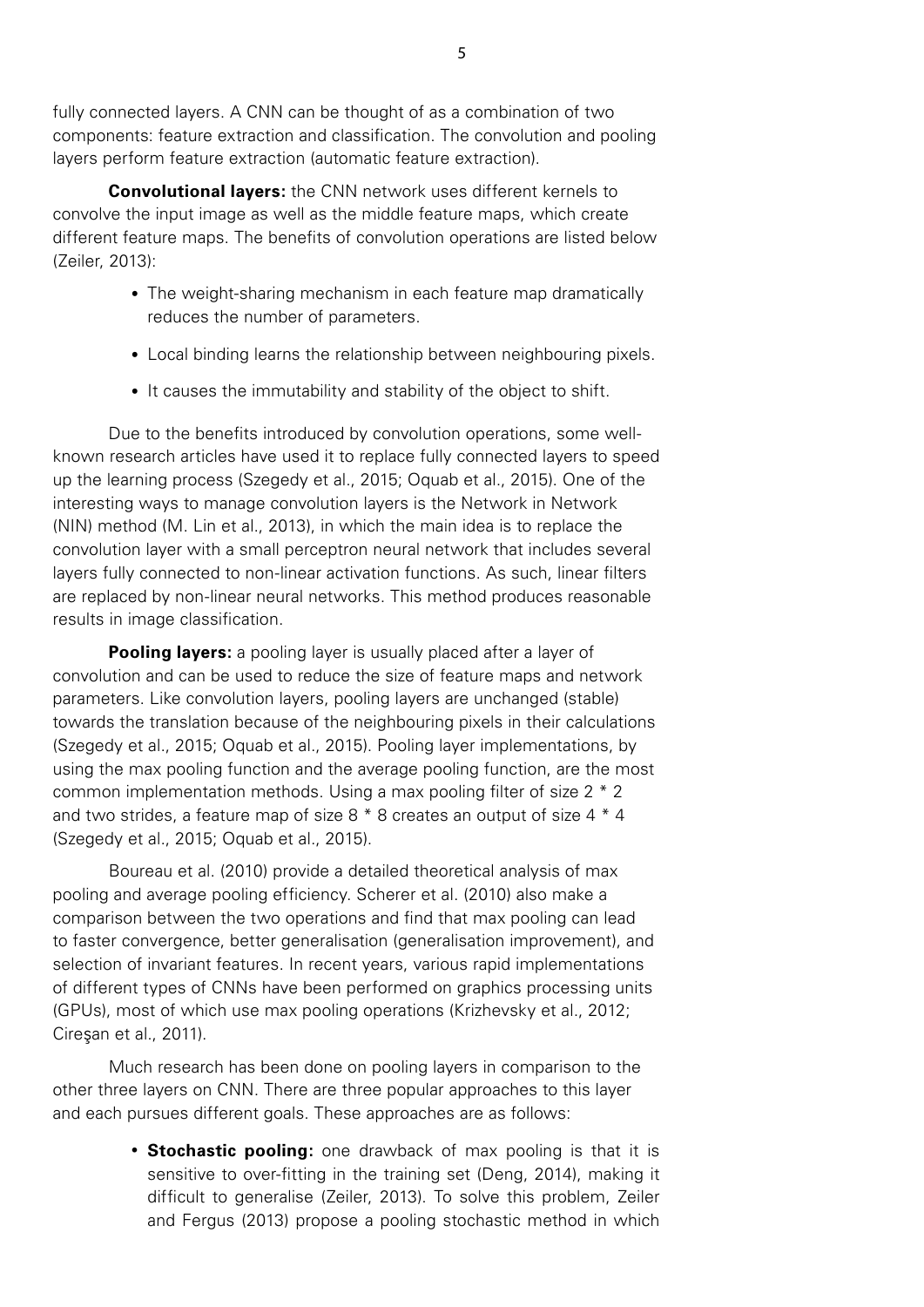certain pooling operations are replaced by a random procedure. This random procedure is a random selection of values within each pooling area based on a polynomial distribution (Schmidhuber, 2015). The operation is similar to the standard max pooling, with many copies of the input image having deforming local features (Bengio, 2013). The stochastic nature is useful in preventing the problem of over-fitting, which is why it has been used in this method (Bengio, 2009).

- **Spatial pyramid pooling (SPP):** typically, neural-network-based methods require a fixed-size input image. This limitation may reduce detection accuracy for images of arbitrary sizes. In order to remove this limitation, K. He et al. (2015) used a CNN, replacing the last pooling layer with an SPP layer. This layer is capable of extracting fixed-sized symbols (images) from arbitrary images (or areas). This provides a flexible solution for managing different scales, sizes and aspect ratios that can be used in most of the CNN architecture and enhance its performance (Bengio, 2009).
- **Def-pooling:** managing deformation is a major challenge in computer vision (Bengio et al., 2013), especially in the field of object recognition. Max pooling and average pooling are useful for deformation management but they are not capable of learning deformation constraints and geometrical modelling of object components. In order to better deal with deformation, Ouyang et al. (2014) introduced a new deformation-constrained pooling layer. This is known as the def-pooling layer. It enriches the deep model by learning the deformation of visual patterns. This layer can be used instead of the max pooling layer at most of the level of abstraction (Ouyang et al., 2014).

By combining several different types of pooling layers, each developed with a different purpose and method, the efficiency of a neural network can be increased.

**Fully connected layer:** after the last pooling layer, there are fully connected layers that convert the 2D feature maps into 1D feature vectors to continue the feature representation process. The fully connected layers act like their counterparts in traditional artificial neural networks (ANN) and comprise approximately 90% of the parameters of a CNN network. The fully connected layer allows us to present the grid result in a vector of a specified size. This vector can be used to categorise images (Krizhevsky et al., 2012) or to continue further processing (Girshick et al., 2014). Restructuring of fully connected layers is not common, but one example was carried out in the transferred learning method (Oquab et al., 2014), in which the parameters learned by ImageNet (Krizhevsky et al., 2012) were retained, but the last fully connected layer was replaced with two fully connected layers to allow the network to adapt to new vision recognition activities (Oquab et al., 2014).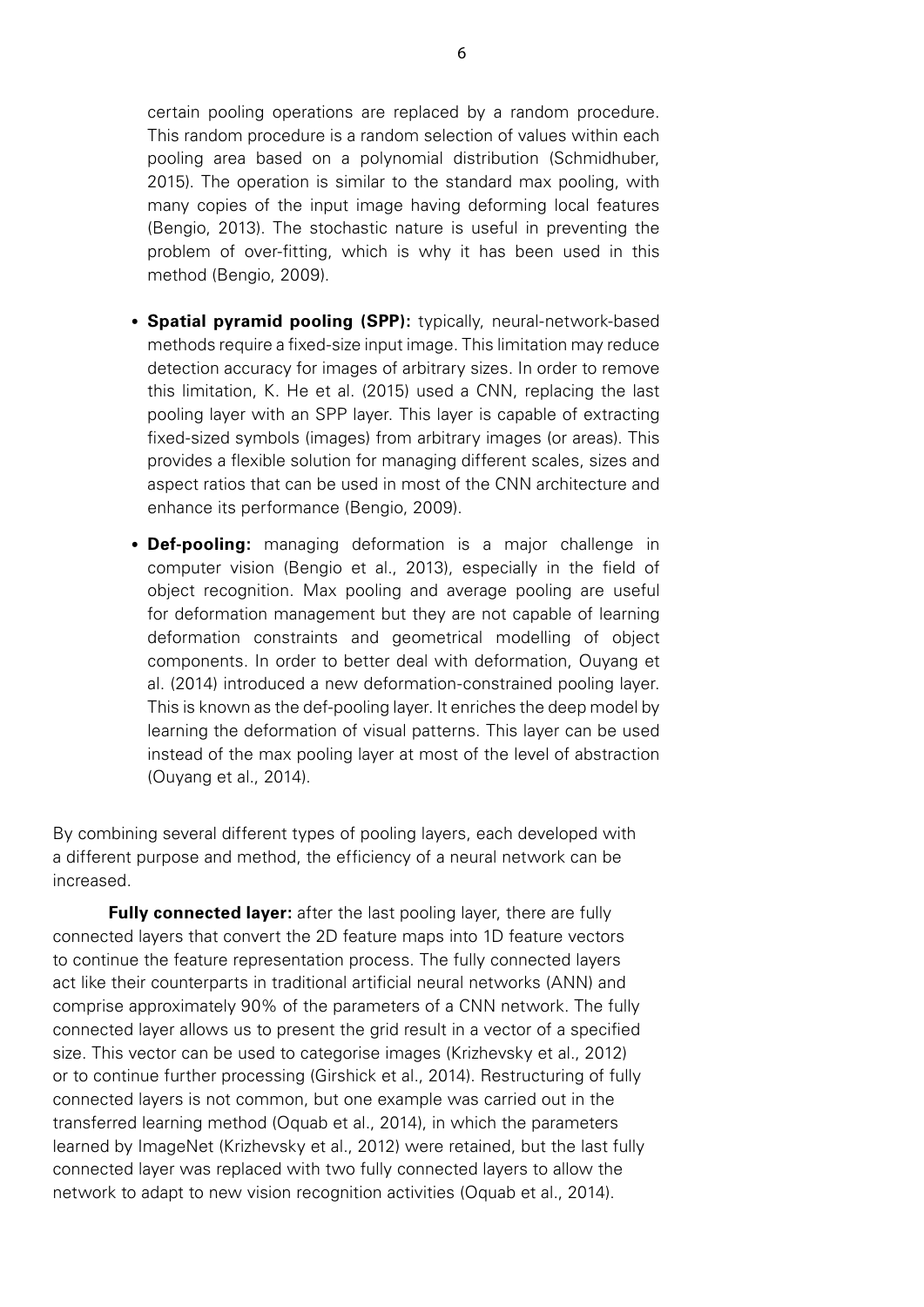The big problem with these types of layers is that they have too many parameters. This results in a very high processing cost to spend on training, so a commonly used method with satisfactory results is to either remove these layers altogether or reduce the number of connections in these layers through different methods. For example, GoogLeNet (Szegedy et al., 2015) designed a deep and extensive network where the computational cost was kept constant. This was done by switching from a fully connected architecture to a scattered connected architecture.

#### CNN ARCHITECTURE

With the recent advances in the use of CNN in the field of computer vision, several CNN architectures have emerged. In improving and developing the performance of different systems/applications, model architecture is a critical factor. Several developments and modifications have been achieved in CNN architecture over the last years, including structural reformulation, regularisation, parameter optimisations, etc. It should be noted that the key upgrade in CNN performance occurred largely due to the processing-unit reorganisation, as well as the development of novel blocks. In particular, the most novel developments in CNN architectures were performed on the use of network depth. In this section, the most popular CNN architectures, beginning with the AlexNet model and ending with the ResNet model, will be discussed and the characteristics of each of their applications then summarised. Studying these architecture features (such as input size, depth and robustness) is the key to help researchers to choose the most suitable architecture for their target task. The configurations and achievements of several conventional CNN models are presented in Table 1. These methods have been classified based on the input, depth and robustness features with insight into the computer vision and image processing fields.

| <b>Method</b> | Year | <b>Configuration</b>                                   | <b>Achievement</b>                                                                                  |
|---------------|------|--------------------------------------------------------|-----------------------------------------------------------------------------------------------------|
| AlexNet       | 2012 | 5 convolution layers + 3 fully connected<br>layers     | An important architecture that has attracted<br>many researchers to the field of computer<br>vision |
| Clarifai      | 2013 | 5 convolution layers + 3 fully connected<br>layers     | It made what was happening inside the<br>network visible                                            |
| <b>SPP</b>    | 2014 | 5 convolution layers + 3 fully connected<br>layers     | By providing spatial pyramid pooling, the<br>image-size limitation was eliminated                   |
| VGG           | 2014 | 13-15 convolution layers + 3 fully connected<br>layers | Full evaluation of incremental depth network                                                        |
| GoogLeNet     | 2014 | 21 convolution layers + 1 fully connected<br>layer     | Increases network depth and width without<br>increasing computing requirements                      |
| ResNet        | 2015 | 152 convolution layers + 1 fully connected<br>layer    | Increases grid depth and provides a way to<br>prevent gradient saturation                           |

Table 1. Top CNN models along with their configuration and achievements.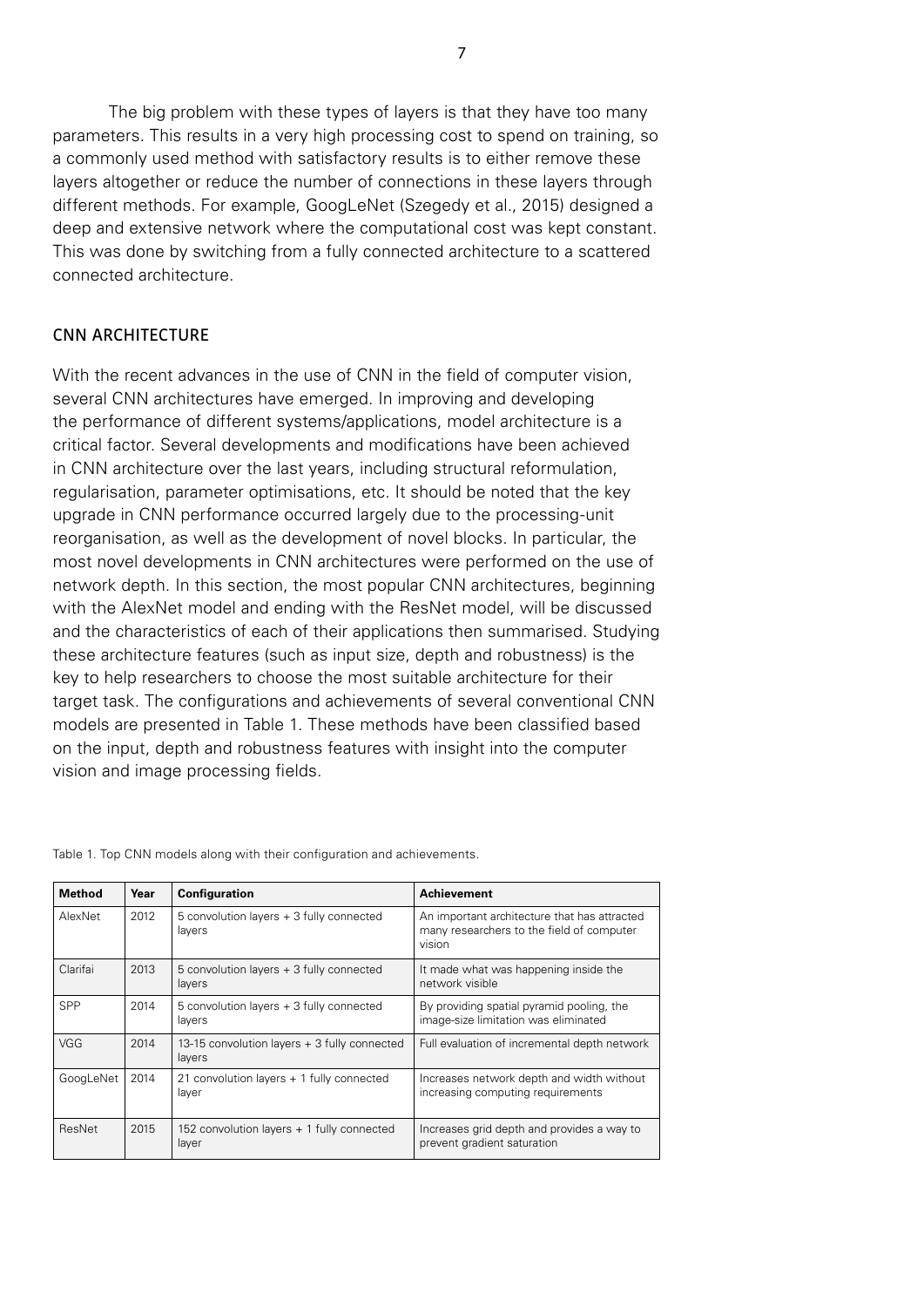#### AlexNet

The history of deep CNNs began with the appearance of LeNet (LeCun et al., 1995). At that time, the CNNs were restricted to handwritten digit recognition tasks, which cannot be scaled to all image classes. In deep CNN architecture, AlexNet is highly respected (Krizhevsky et al., 2012), as it achieved innovative results in the fields of image recognition and classification. Krizhevesky et al. (2012) first proposed AlexNet and consequently improved the CNN learning ability by increasing its depth and implementing several parameteroptimisation strategies.

#### Clarifai

In 2013, Zeiler and Fergus (2014) introduced a new visual representation method, Clarifai, which could be used to observe activities within layers of a neural network. These visualisations allowed them to find architectures that were far superior to AlexNet in the ImageNet category competition.

#### Spatial pyramid pooling (SPP)

To solve the constraint requiring a fixed resolution for input images, K. He et al. (2015) proposed a new spatial pyramid pooling (SPP) strategy to eliminate the image-size constraint. The SPP-net architecture obtained by this method, despite the different designs, has been able to improve accuracy in a variety of CNN architectures.

#### VGGNet and GoogLeNet

In addition to the commonly used configuration of CNN, there are other ways of trying to explore deeper networks. VGGNet (Simonyan & Zisserman, 2014), by adding more layers of convolution and increasing the use of small convolution filters, is able to make deeper networks. Similarly, Szegedy et al. (2015) developed a model called GoogLeNet, which has a very deep structure consisting of 22 layers. Despite the high classification performance achieved by different models, CNN-based models and their various applications are not limited to image classification. Based on these models, new frameworks have been developed that can be used for other difficult tasks such as object detection, semantic segmentation, etc.

#### ResNet

There are two well-known derivative frameworks: RCNN (regions with CNN features) (Girshick et al., 2014) and FCN (fully convolutional network) (Long et al., 2015), which were originally designed for object detection and semantic segmentation. The main idea behind RCNN is to create multiple object proposals, extract features from each using a CNN, and then categorise each candidate window, with a linear support vector machine (SVM) for each category. Recognition using the regions scheme has received encouraging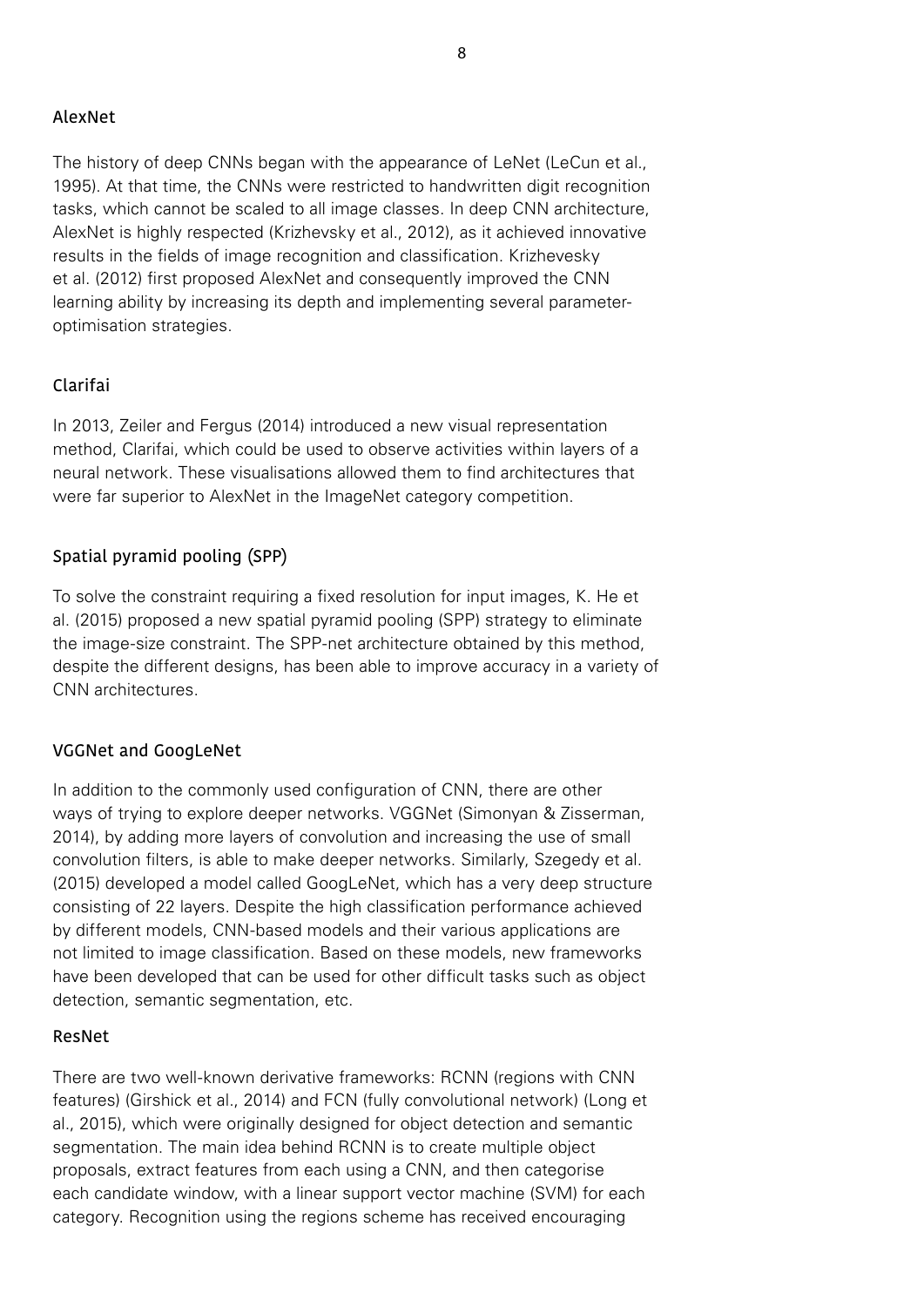performance in object detection and has gradually become a general architecture for recent promising object detection algorithms (Gkioxari et al., 2015; Zhu et al., 2015).

However, RCNN's performance relies too much on object location accuracy, which may limit its power. In addition, the creation and processing of a large number of proposals may reduce its optimality. Recent advances in this area have focused mainly on these two topics (Gkioxari et al., 2015; Ren et al., area hare reeased manny on these thre tepres (entertain of all<br>2015; Zhu et al., 2015; Hariharan et al., 2014). ; Zhu et al., 2015; Harinaran et al., 2014).

RCNN uses CNN models as a feature extractor and makes no changes to the network. However, FCN offers a way to redesign CNN models into convolutional networks and it is capable of producing optimal outputs (Yoo et al., 2015). Although FCN is mainly provided for semantic segmentation, this technique can be used in other applications, such as image segmentation (Yoo et al., 2015), edge detection (Xie & Tu, 2015), etc. **FIGRI** RECOVING MODING ALGORITHMS ALGORITHMS CONTROLLED IN A GENERAL BUILDING  $\alpha$  and  $\beta$  allegs and  $\beta$ which may limit it which may be considered it and processing  $\alpha$  $\mu$  zoro $\mu$ , daga adidomon prio  $\alpha$ 

#### Restricted Boltzmann Machine (RBM)  $\lambda$ lticled Bollzmann Machine (RBM)  $\lambda$ be used in other applications such as image segmentation (Yoo et al., 2015), edge

A restricted Boltzmann machine (RBM) is a generative stochastic neural network, developed by Hinton and Sejnowski in 1986. An RBM is a variant of a Boltzmann machine that has a limit on which visible units and hidden units form a bipartite graph (Hinton & Sejnowski, 1986). This limitation creates more-efficient training algorithms, especially the gradient-based contrastive divergence algorithm (Carreira-Perpinan & Hinton, 2005). Since this model is a bipartite graph, the hidden units (H) and the visible units ( $V$ <sub>1</sub>) are conditionally independent (Carreira-Perpinan & Hinton, 2005). Therefore, in the following equation: equation:  $\sim$  Boltzmann machine that has a limit on which visible units in which is and the set of  $\sim$  $\frac{d}{dt}$  divergence allows allow the Hinton  $\left(\frac{P}{P}\right)$  and  $\sigma$  $\lim_{\alpha\to 0}$ 

$$
P(HV_1) = P(H_1V_1)P(H_2V_1)...P(H_nV_1),
$$
\n(1)

both H and V<sub>1</sub> satisfy the Boltzmann distribution. With input V<sub>1</sub> we can get H through P (HV<sub>1</sub>). Similarly, we can obtain the value of V<sub>2</sub> through P (H<sub>2</sub>V<sub>1</sub>). By adjusting the parameters, we can minimise the difference between  $\boldsymbol{V}_{_{\!1}}$  and  $V<sub>2</sub>$ , and the resulting H will act as a good property of  $V<sub>1</sub>$  (Carreira-Perpinan & Hinton, 2005). Hinton (2012) provides a detailed explanation and a practical way to train RBMs. Cho et al. (2011) discuss the main problems of RBM training and their underlying causes, and propose a new algorithm including an adaptive learning rate and improved gradient for fixed problems. A famous example of RBM can be found in Nair and Hinton (2010), in which rectified linear units are used in order to improve the performance of RBMs. This model approximates binary units with noisy rectified linear units in order to preserve information about the relative intensities as the information flows through the layers. This refinement works well in this model, and it is also widely used in various CNN-based methods (Krizhevsky et al., 2012; Zeiler & Fergus, 2013). ight  $\tau$  (17 $v_{1}$ ). Similarly, we can obtain the value of  $v_{2}$  throug rature resulting  $n$  will act as a good property or  $r_1$  (carreira  $U$  is an individual order to provide the main problems of  $U$ 

Using RBMs as learning modules, we can create deep belief networks (DBNs), deep Boltzman machines (DBMs) and deep energy models (DEMs)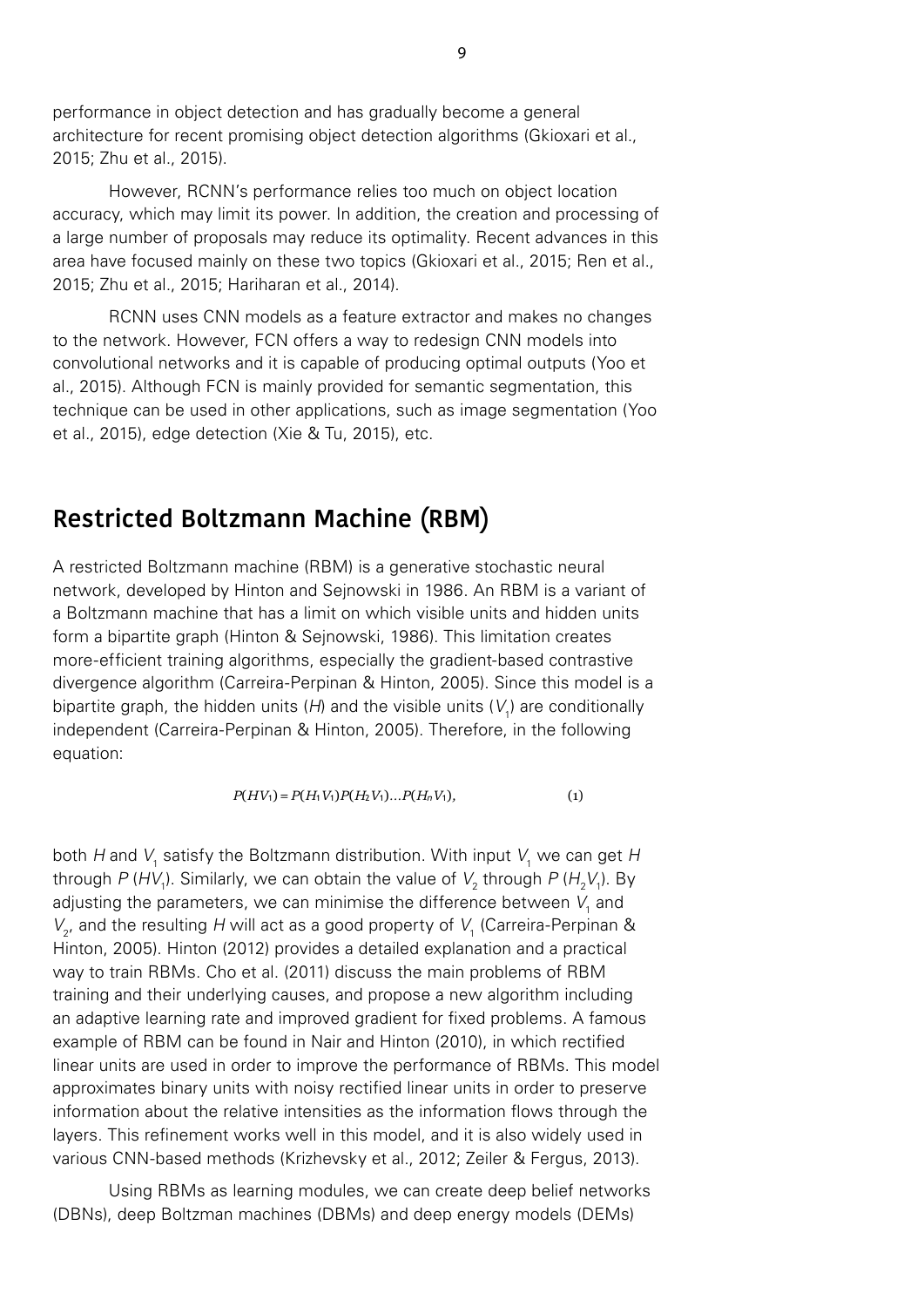

(Ngiam et al., 2011). The comparison between these three models is illustrated in Figure 2.

Figure 2. Comparison of three deep models, DBN, DBM and DEM (Ngiam et al., 2011, p. 1).

Table 2 represents a summary of these three models, along with their portfolio (Guo et al., 2016).

| Table 2. Summary of RBM-based methods and portfolio completed. |  |  |  |  |
|----------------------------------------------------------------|--|--|--|--|
|                                                                |  |  |  |  |

| <b>Method</b> | <b>Attributes</b>                                                                                   | Advantage/s                                                                                                                                                                                                                 | Disadvantage/s                                                                         |
|---------------|-----------------------------------------------------------------------------------------------------|-----------------------------------------------------------------------------------------------------------------------------------------------------------------------------------------------------------------------------|----------------------------------------------------------------------------------------|
| <b>DBN</b>    | Directional junction in the upper<br>two layers and directional junc-<br>tions in the layers        | 1) Properly initialises the network<br>and partially prevents it from falling<br>into weak local optimality<br>2) The process of training is un-<br>supervised, which eliminates the<br>need for labelled data for training | Creating a DBN model is<br>computationally costly due to<br>the initialisation process |
| <b>DBM</b>    | Indirect connections between all<br>layers in the network                                           | Handles ambiguous inputs by using<br>top-down feedback                                                                                                                                                                      | Joint optimisation is time<br>consuming                                                |
| <b>DEM</b>    | Definite hidden units in the bot-<br>tom layers and random hidden<br>units in the top hidden lavers | Creates better productive models<br>by allowing the lower layers to<br>adapt to the upper layers' training                                                                                                                  | The initial weight gained may<br>not be a good convergence                             |

#### DEEP BELIEF NETWORKS (DBNS)

The DBN was provided by Hinton (Bengio et al., 2013). This network was a remarkable breakthrough in deep learning. A DBN is a probabilistic generative model that provides a common probability distribution over visible data and tags. A DBN first uses an efficient layer-by-layer greedy learning strategy to initialise the deep network parameters and then carefully align all the weights with expected outputs (fine-tune) (Bengio et al., 2013). The DBN process has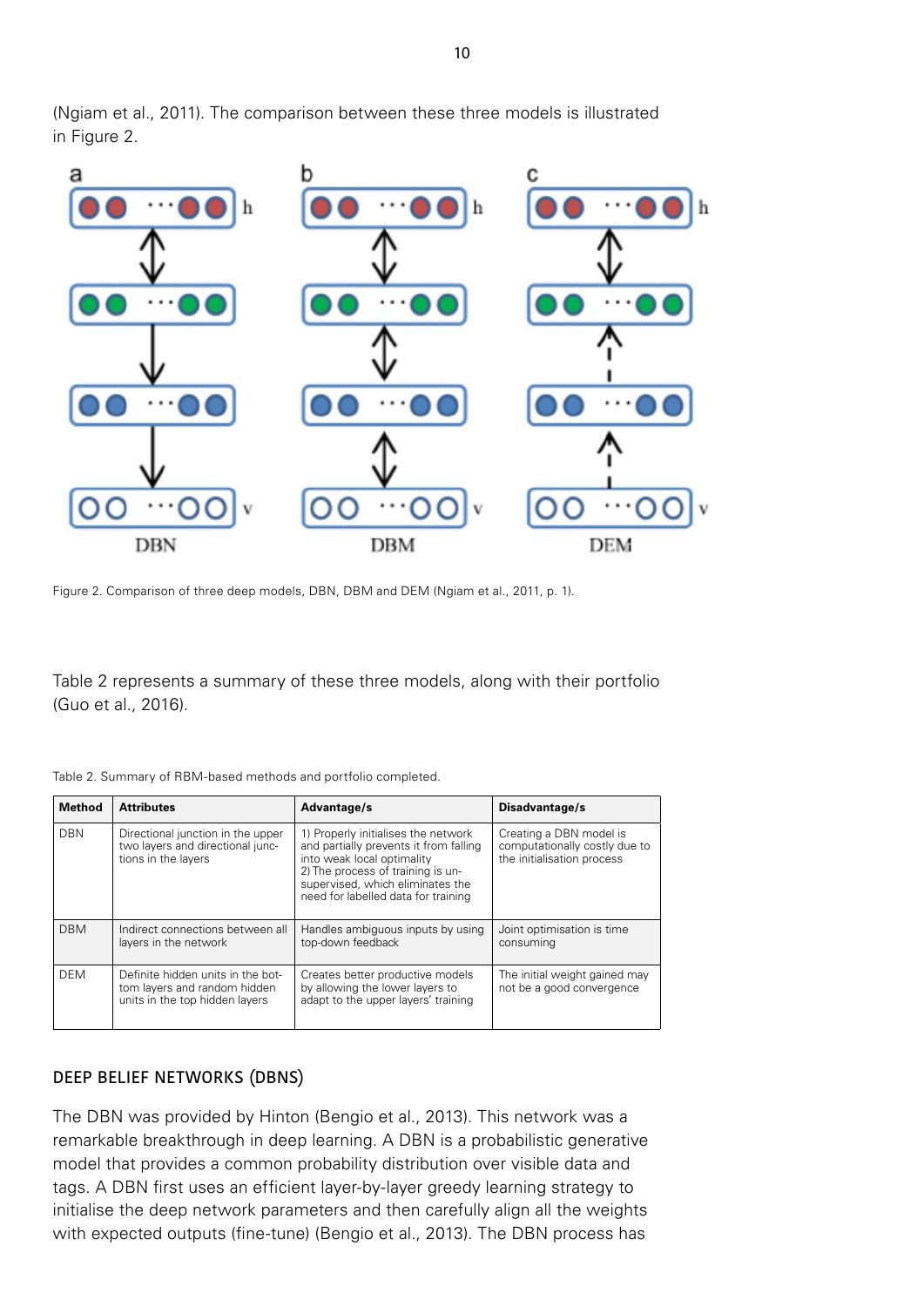two benefits (Arel et al., 2010):

- 1) Provides a good initialisation for the network, and thus barely responds to the parameter selection, and may cause local optima to be partially weak.
- 2) Unsupervised learning procedure with no labels. It does not require a class label so eliminates the need for tagged data for training. Creating a DBN model is computationally costly because it requires multiple RBM training and it is unclear how to maximise the likelihood of training to optimise the model (Bengio et al., 2013). Many successful pieces of research have been done on DBNs and, as a result, many species have been produced (Lee et al., 2008; Lee et al, 2009; Nair & Hinton, 2009).

Nair and Hinton (2009) developed a modified DBN in which the top-layer model used a third-order Boltzmann machine to detect object recognition. The model presented in Lee et al. (2008) is the two-layer model, which captures natural images using sparse coding and RBMs, where the first layer learns local, directional and edge filters, and the second layer receives a variety of contour features along the edges and intersections.

To improve the model's power against occlusion and random noise, Lee et al. (Tang & Eliasmith, 2010) used two strategies. The first strategy was to regularise sparse connections in the first layer of the DBN in order to regularise the model, and the second strategy was the development of a probabilistic denoising algorithm. There is a major limitation if we intend to use this network for computer vision activities. The problem with DBNs is that they do not consider the 2D structure of an input image. To address this problem, convolutional deep belief networks (CDBNs) were introduced (Lee et al., 2009). The CDBN utilises spatial information of neighbouring pixels with the introduction of the RBM canon, and thus creates an invariant translation model that is easily scalable. This algorithm was further extended by Huang et al. (2012).

#### DEEP BOLTZMANN MACHINES (DBMS)

A DBM was proposed by Salakhutdinov and Hinton (2009), which is another deep learning algorithm in which processing units are placed in layers. The unbiased graphical model and the bottom layers form a directional productive model, the DBM having connections throughout its structure.

Similar to the RBM, the DBM is a subset of the Boltzmann family. The difference is that DBMs have multiple layers containing hidden units, which are the units in individually numbered layers conditionally independent of evennumbered layers, and vice versa.

 With visible units, the calculation of posterior distribution over hidden units is no longer traceable, which is the result of interactions between hidden units. During network training, a DBM jointly trains all layers of a specific, unsupervised model, and instead of directly maximising probability, uses the stochastic maximum likelihood algorithm (SML) to maximise lower boundaries in probability (Younes, 1999). In other words, it means using the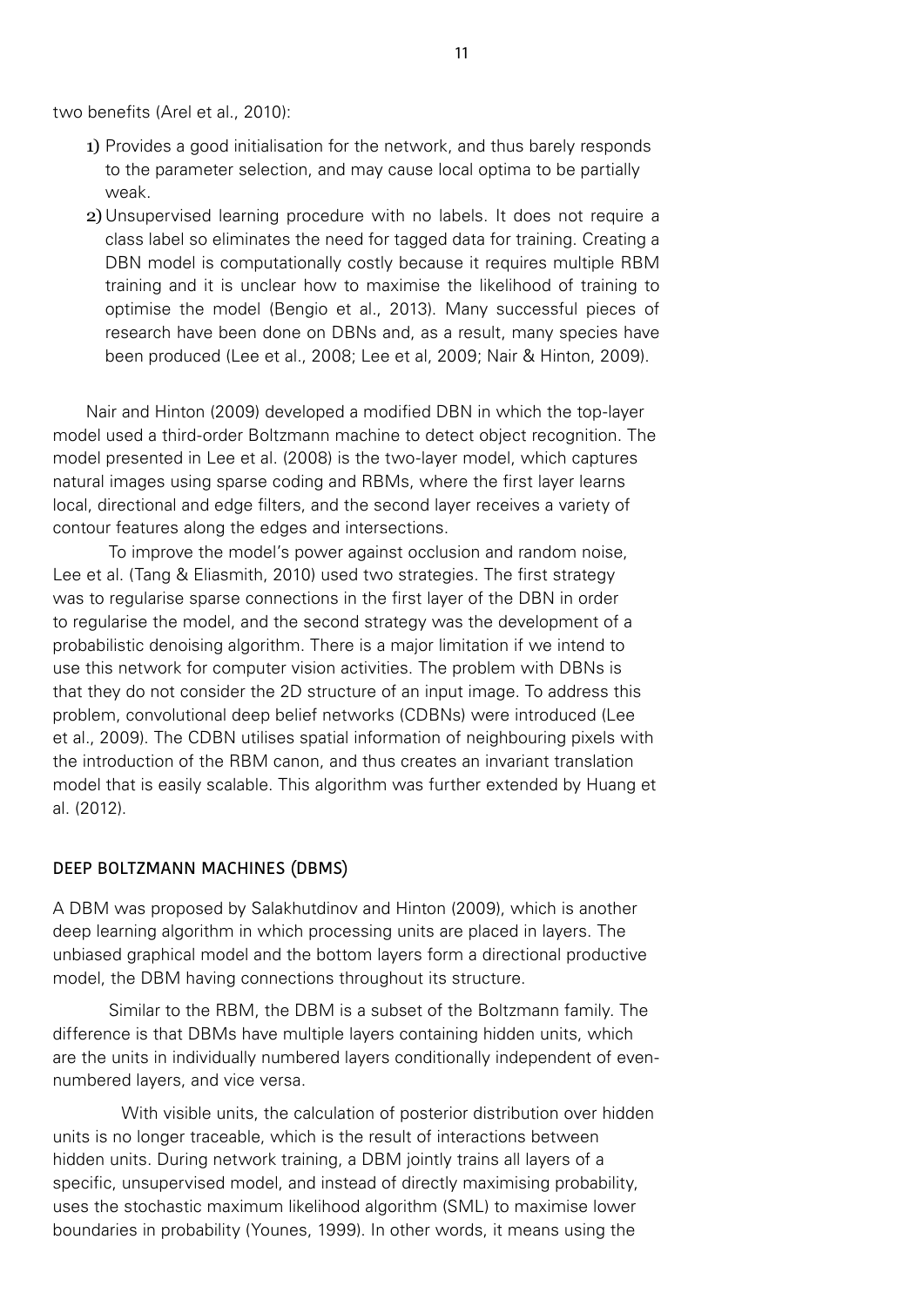Markov chain Monte Carlo (MCMC) method between each parameter. In order to prevent weak local minima from inactivating many hidden units, a DBN training strategy is also applied to layers in the pre-training DBM network, which is very similar to what is done in DBN (Bengio et al., 2013). Co-learning has delivered promising improvements in both the probability and efficiency of feature learner classifications. But the important drawback of DBMs is the complexity of approximation inference, which is much higher than for DBNs. This makes common optimisation of DBM parameters for large datasets impractical. To increase the efficiency of DBMs, some researchers have introduced an approximate inference algorithm (Salakhutdinov & Larochelle, 2010; Salakhutdinov & Hinton, 2012) that uses a recognition model to initialise latent variables in all layers. It effectively speeds up inference. There are many other ways to improve the effectiveness of DBMs. These improvements can occur either at the pre-training stage (Salakhutdinov & Hinton, 2012; Cho et al., 2013) or at the beginning of training (Montavon & Müller, 2012; I. J. Goodfellow et al., 2013). For example, Montavon & Müller (2012) introduced a centring trick to improve the stability of a DBM and make it more discriminative and generative. The multi-prediction training scheme was used to train the DBM joint (I. Goodfellow et al., 2013), which resulted in a far better performance than previous methods in classifying the images outlined in I. J. Goodfellow et al. (2013).

#### DEEP ENERGY MODELS (DEMS)

The DEM was proposed by Ngiam et al. (2011), and is a new way of teaching deep architecture. Unlike DBNs and DBMs, which share multiple stochastic hidden layers, a DEM has only one layer containing stochastic hidden units for optimal training and inference.

This model uses feed-forward neural networks to model the energy landscape and is able to train all layers at once. By evaluating the performance of this model on natural images, it is shown that multi-layer co-instruction improves the quality and quantity of DBN training (in terms of training samples). Ngiam et al. (2011) used the hybrid Monte Carlo (HMC) to train this model. There are other options, such as contrastive divergence, score matching, etc. Similar work can also be found in Cho et al. (2011) and Elfwing et al. (2015).

Although RBMs, like CNNs, are not suitable for computer vision applications, there are some good examples of RBMs being used for computer vision activities. The shape Boltzmann machine (SBM) was proposed by Eslami et al. (2014) for using in binary shape image modelling work; it also distributes high-quality probability distributions on object shapes in order to realistically derive realism from samples from the distribution and generalisation to new examples with the same shape class (Eslami et al., 2014). Kae et al. (2013) combined conditional random fields (CRF) and RBM models to model both local and global structure of face segmentation. This has led to a steady decline in face-tagging errors. A new in-depth architecture for telephone recognition (Dahl et al., 2010) combines the feature extraction module of an RBM mean-covariance with a standard DBN. This method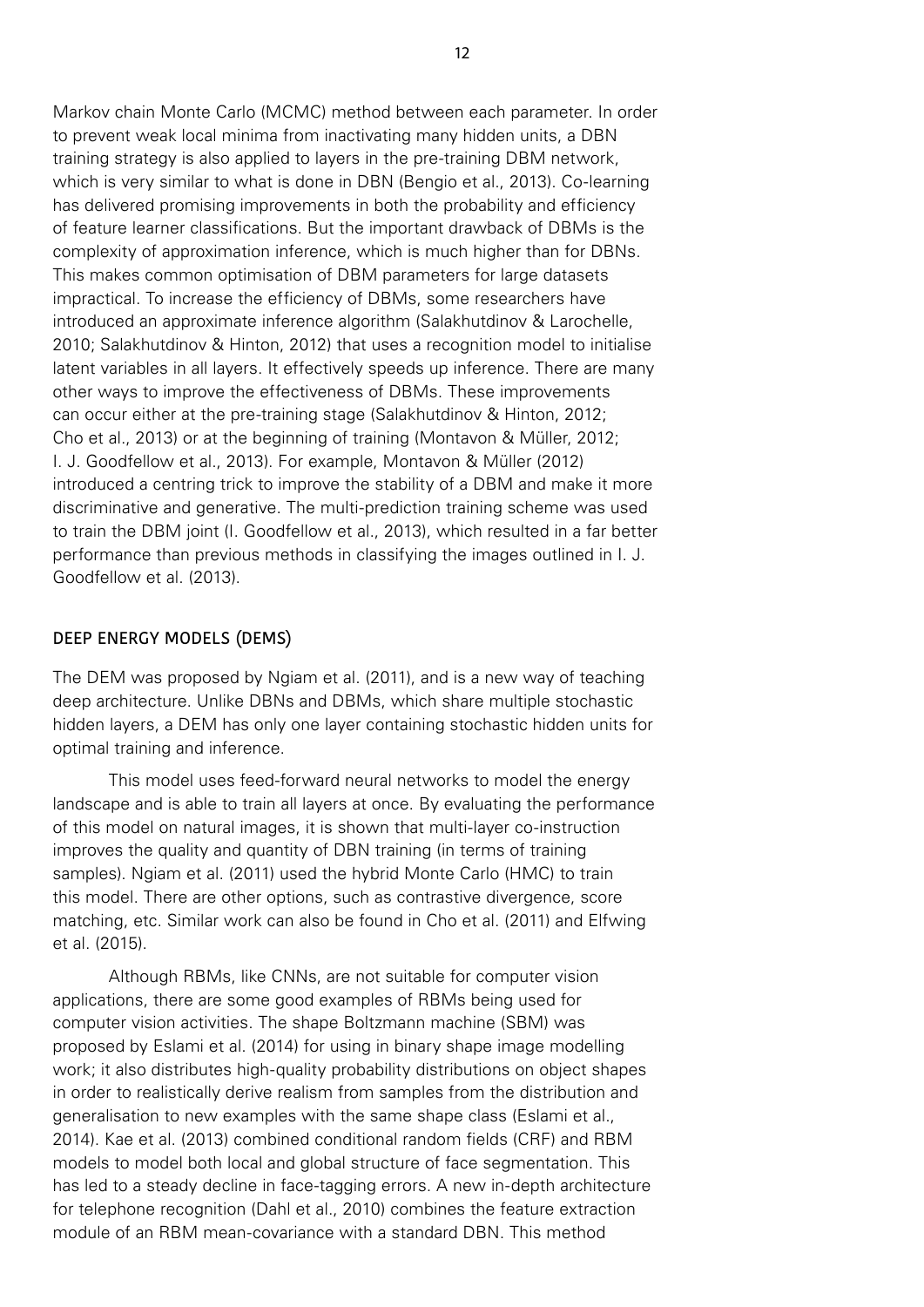addresses both the representational inefficiency issues of Gaussian mixture models (GMMs) and an important limitation in previous work that DBNs used in voice recognition (Dahl et al., 2010).

## **Autoencoder (AE)**

The AE is a special type of ANN that is used to encode learning optimally (Liou et al., 2014). Instead of network training and predicting the target value of Y for X input, you find a training AE to reconstruct your X input. Therefore, the output vectors will have the same dimension as the input vector. During this process, the AE is optimised by minimising the reconstruction error. The corresponding code is the same attribute learned. Generally, a single layer is not capable of receiving distinct features from raw data. Researchers are currently using a deep AE that sends the learned code from the previous AE to the next AE to get the job done.

The deep AE was developed by Hinton and Salakhutdinov (2006) and it is still extensively studied in recent articles (Zhang et al., 2014; Y. Zhou et al., 2014; Jiang et al., 2013). A deep AE is often trained with some kind of backpropagation operation such as the conjugate gradient method. Although this model is often efficient and effective, it can be extremely ineffective if errors occur in the first layers. This may cause the average educational data network to rebuild. A good way to eliminate this problem is to pre-train the network of initial weights that approximate the final solution (Hinton & Salakhutdinov, 2006). There are also variants of AE that suggest keeping representations as consistent as possible with changes in input.

In Table 3, a list of popular AE types is given, along with a summary of their features and benefits.

| <b>Method</b>    | <b>Attributes</b>                                                                   | <b>Benefits</b>                                                                              |  |
|------------------|-------------------------------------------------------------------------------------|----------------------------------------------------------------------------------------------|--|
| Sparse AE        | Adds s sparsity penalty to force the repre-<br>sentation to be sparse               | Makes categories more separable<br>1)                                                        |  |
|                  |                                                                                     | 2)<br>Makes complex data more meaningful                                                     |  |
|                  |                                                                                     | Biological version system<br>3)                                                              |  |
| Denoising AE     | Recovers the correct input from a corrupt-<br>ed version                            | More robust to noise                                                                         |  |
| Contractive AE   | Adds an analytical contractual penalty to<br>the reconstruction error function      | Better captures the local directions of variation<br>dictated by the data                    |  |
| Saturating AE    | Raises error reconstruction for inputs not<br>near the data manifold                | Limits the ability to reconstruct inputs that are<br>not near the data manifold              |  |
| Convolutional AE | Shares weights among all locations in the<br>input, preserving spatial locality     | Utilises 2D image structure                                                                  |  |
| Zero-bias AE     | Utilises proper shrinkage function to train<br>AE without additional regularisation | More powerful in learning representations on<br>data with very high intrinsic dimensionality |  |

Table 3. A list of popular AE types along with a summary of their features.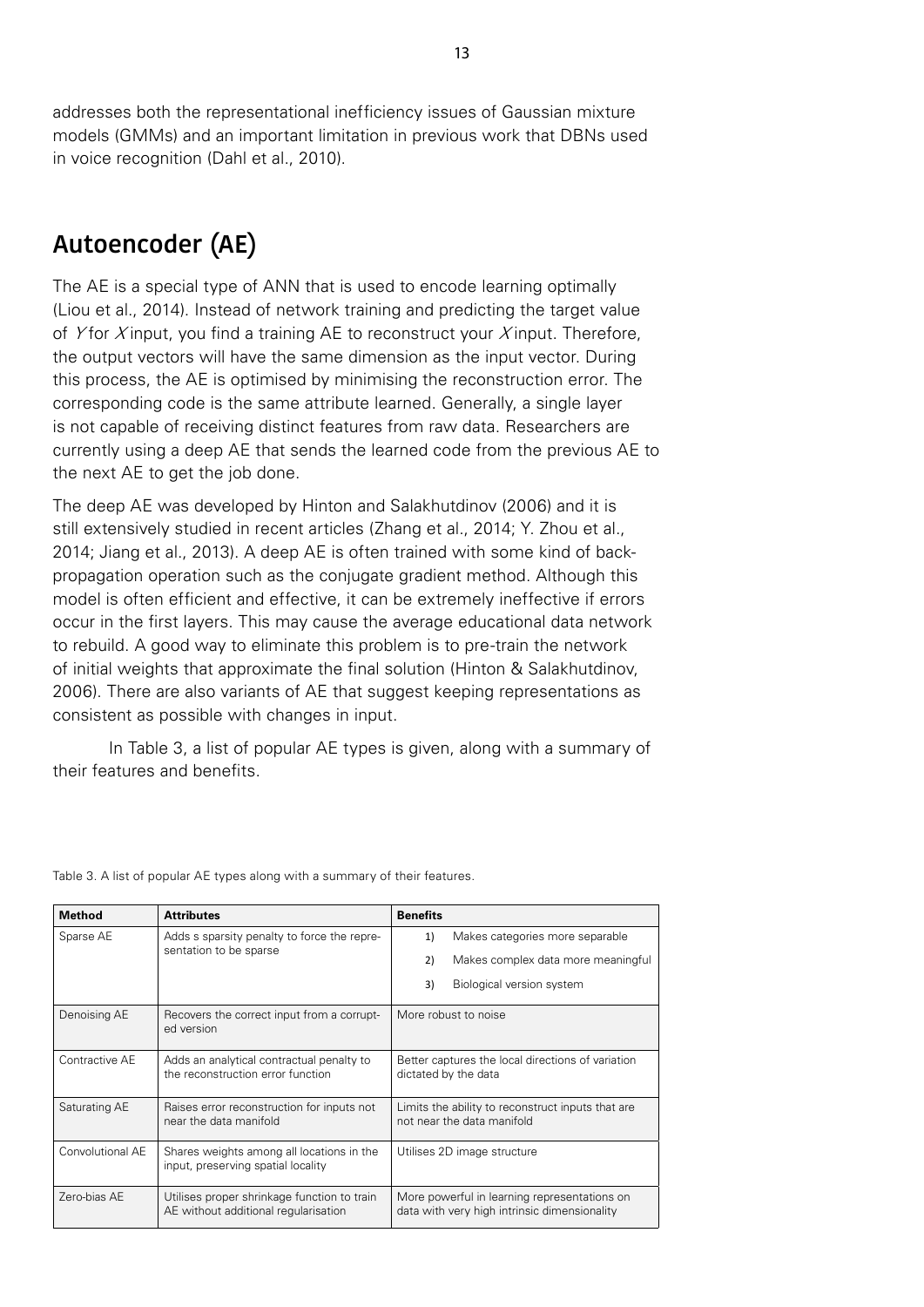#### SPARSE AE (SAE)

SAEs seek to extract sparse features from raw data. Scattering of the features can be obtained either by penalising hidden unit biases (Varastehpour et al., 2019a, 2019b; Lee et al., 2008; I. Goodfellow et al., 2009; Ranzato et al., 2007) or directly penalising the output of hidden unit values (I. Goodfellow et al., 2009; Le et al., 2011). Sparse representations have several possible benefits (Ranzato et al., 2007):

- Using high-dimensional representations increases the likelihood that different clusters can be easily separated, as in SVM theory.
- Sparse representations provide us with a simple interpretation of complex input data in a number of sections.
- Biological vision uses scattered signals in the primary visual areas.

A very popular variant of the SAE is a locally-based nine-layer model with pooling and contrast normalisation (Le, 2013). This model allows the system to train a face finder without the need to label the images as face free. The resulting feature detector is very powerful for translation, scaling and outof-plane rotation.

#### DENOISING AE (DAE)

To increase the power of this model, Vincent introduced a model called the de-noising AE (DAE) (Vincent et al., 2008; Vincent et al., 2010) that is able to retrieve the correct input from the corrupted version. This forces the model to capture the distribution structure of the input. The structure of a DAE is illustrated in Figure 3.



Figure 3. DAE structure (Vincent et al., 2010, p. 3379)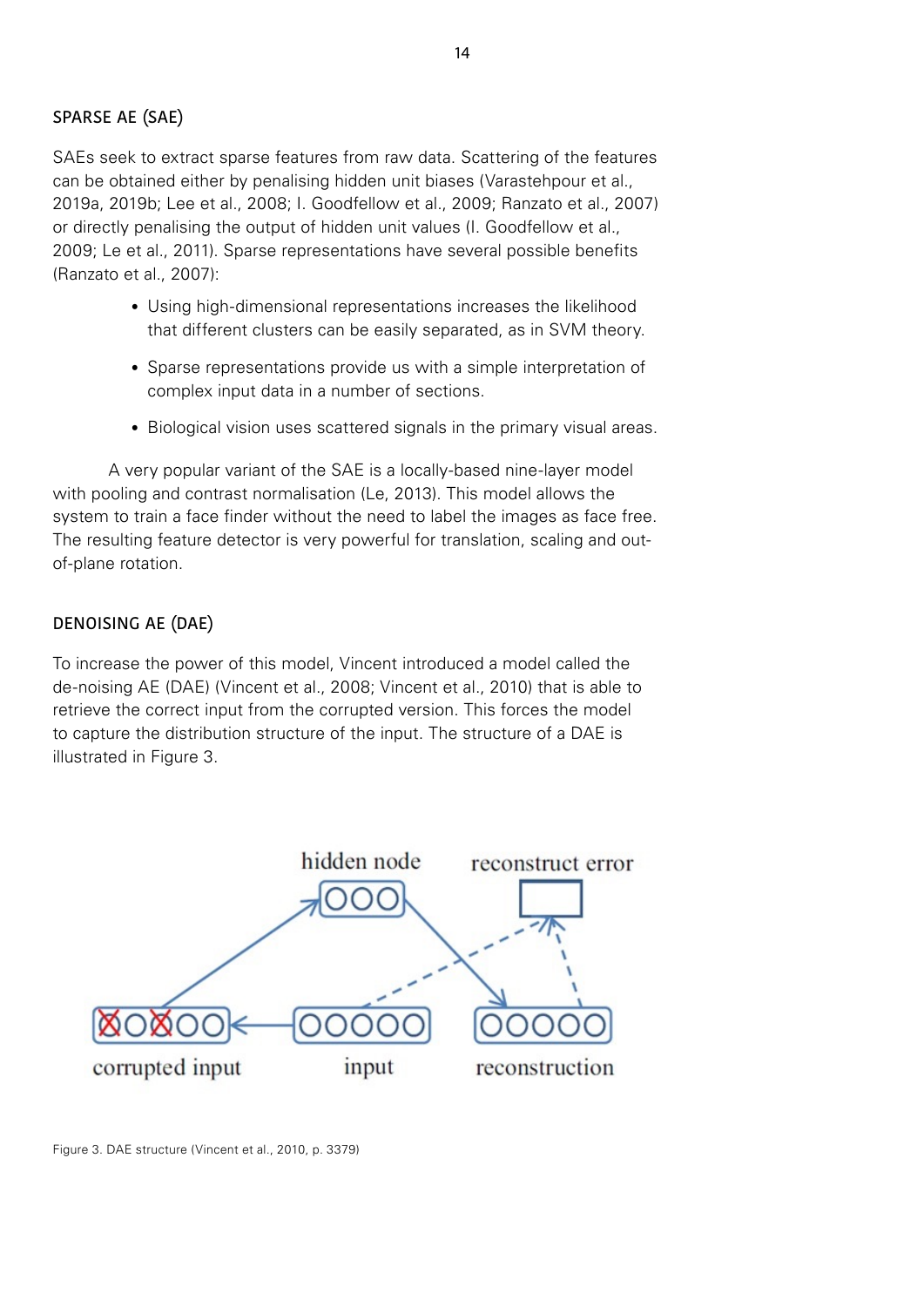#### CONTRACTIVE AE (CAE)

CAE was proposed by Rifai et al. (2011) and is a sequence of DAE with a similar motivation for powerful representation learning (Bengio et al., 2013). While DAE powers all mapping operations by injecting noise into the training set, CAE achieves this by adding an analytical contractive penalty to the reconstruction error function.

Bengio et al. (2013) explain significant differences between DAE and CAE, but Alain and Bengio (2014) state that DAE and one form of CAE are very close together. A DAE with small corruption noise can be considered a type of CAE, where the contractive penalty is on the whole renovation function rather than the encoder. Both DAE and CAE have been used successfully in transfer learning and unsupervised problems (Mesnil et al., 2011).

#### ZERO-BIAS AE

Most deep learning algorithms, such as CNN, RBM, etc., rely on spatial or sequential data attributes to learn. If the data is highly sparse, then the network learns 'zeros.' In essence, there is no real learning happening. There are ways to preprocess, such as oversampling to generate dense data, but this may not always work. By oversampling data, all the information is kept in the training set. On the other hand, the random oversampling may increase overfitting since it makes exact copies of the minority class examples. In this way, a symbolic classifier, for instance, might construct rules that are accurate but cover one replicated example.

Zero bias-AE (Konda et al., 2014) is one of the deep learning algorithms that is more potent in learning representations on data with very high intrinsic dimensionality and sparse features. Zero-bias AE was proposed by Konda et al. (2014) and quantises the input space with tiles proportional in quantity to the data density. They claimed that it is arguably the best way to represent data, given enough training data and enough tiles. It allows us to approximate any function reasonably well using only a subsequent linear layer to summarise regions using responses that are invariant to some changes in the input. Invariance, from this perspective, is a necessary evil and not a goal in itself. But it is increasingly essential for increasingly high-dimensional and sparse inputs (Konda et al., 2014). The response of a hidden unit in their models is defined by multiplying the filter response or squaring it, followed by a non-linearity. To reconstruct the input, the output of the hidden unit is then multiplied by the filter response itself, making the model bi-linear. As a result, reconstructions are defined as the sum of feature vectors, weighted by the active hidden linear coefficients. This may suggest interpreting the fact that these models work well on videos and other high-dimensional and sparse data as a result of using linear, zero-bias hidden units, too (Konda et al., 2014).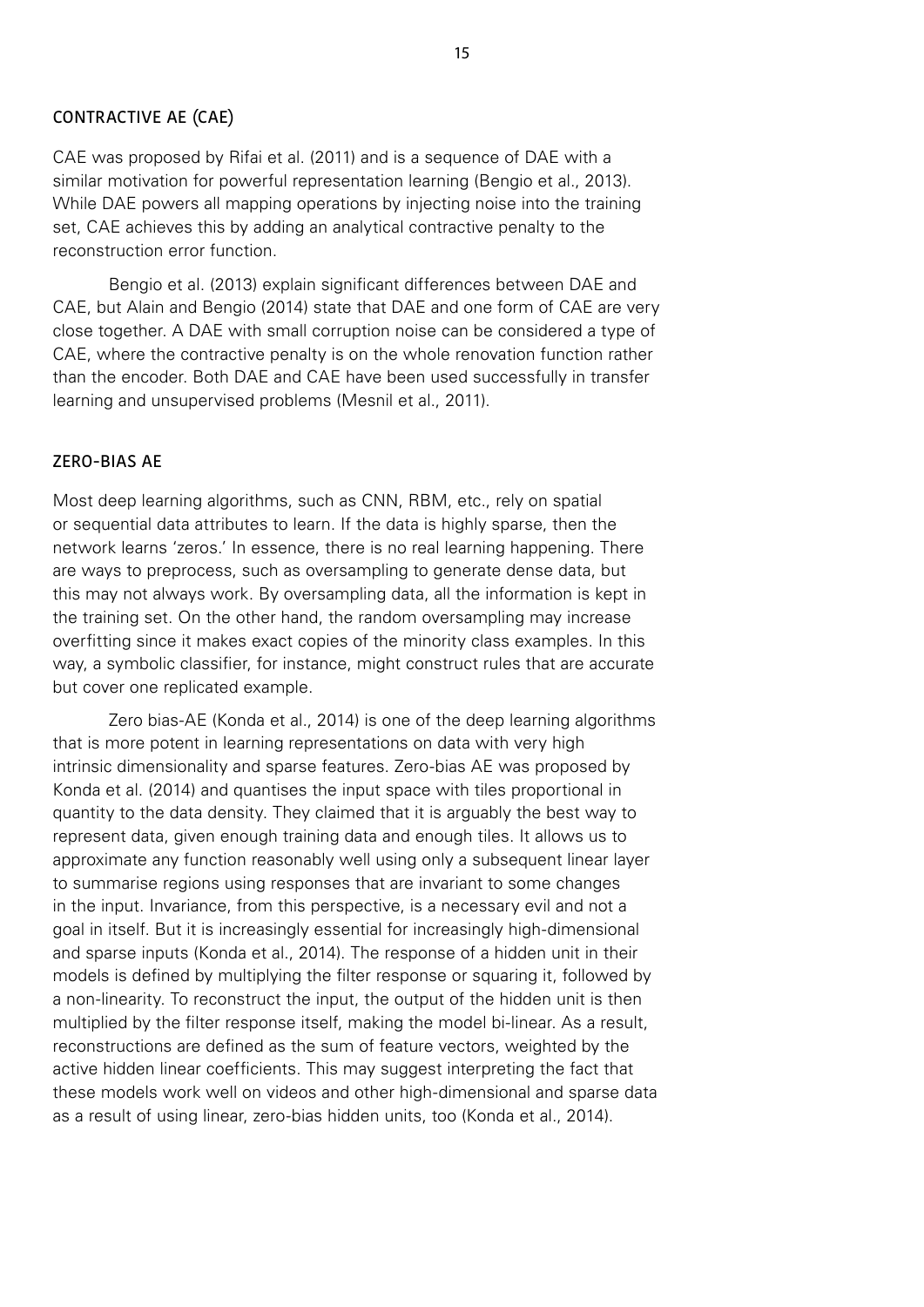## **Sparse Coding (SC)**

SC is an unsupervised method used to learn an over-complete set of basic functions to describe input data (Olshausen & Field, 1997). Advantages of this method are as follows (Raina et al., 2007; Yu et al., 2009; Wang et al., 2010; Yang et al., 2009):

- It is able to rebuild a better descriptor by using multiple base and receive relationships between similar descriptors from those with common foundations.
- The scattering allows the representation to capture the salient features of the images.
- This is in line with the biological vision system, which argues that the scattering characteristics of signals are useful for learning.
- Studying image statistics shows that image patches are scattered signals.
- Patterns are more linearly separable with dispersed features.

In the following section, a number of SC algorithms in the field of computer vision are discussed.

#### SC SPATIAL PYRAMID MATCHING (SCSPM)

Sparse coding spatial pyramid matching (SCSPM) is one of the important SC algorithms that is an extension of the SPM algorithm (Lazebnik et al., 2006; Wang et al., 2010). Unlike SPM, which uses vector quantisation (VQ) for image representation, SCSPM uses SC with multi-scale spatial max pooling for this purpose. The sparse coding codebook is an over-complete basis and every feature is capable of activating a few of them. Compared to VQ, SC has a much lower reconstruction error due to the less restrictive constraint that considers the assignment action. Coates and Ng (2011) did more research on the reasons for the success of SC than vector quantisation and presented the results in a detailed paper (Coates & Ng, 2011). One drawback of SCSPM is that this method deals with local features separately and thus ignores the two-way dependency between them. This makes the feature variance too sensitive, which means that the sparse codes can change drastically, even for similar features.

#### LAPLACIAN SC METHOD (LSC) AND HYPERGRAPH LAPLACIAN SPARSE CODING METHOD (HLSC)

To address this problem, Gao et al. (2010) presented the Laplacian SC method (LSC), in which similar features are not only optimally selected for batch centres, but it also ensures that the centres of the selected categories are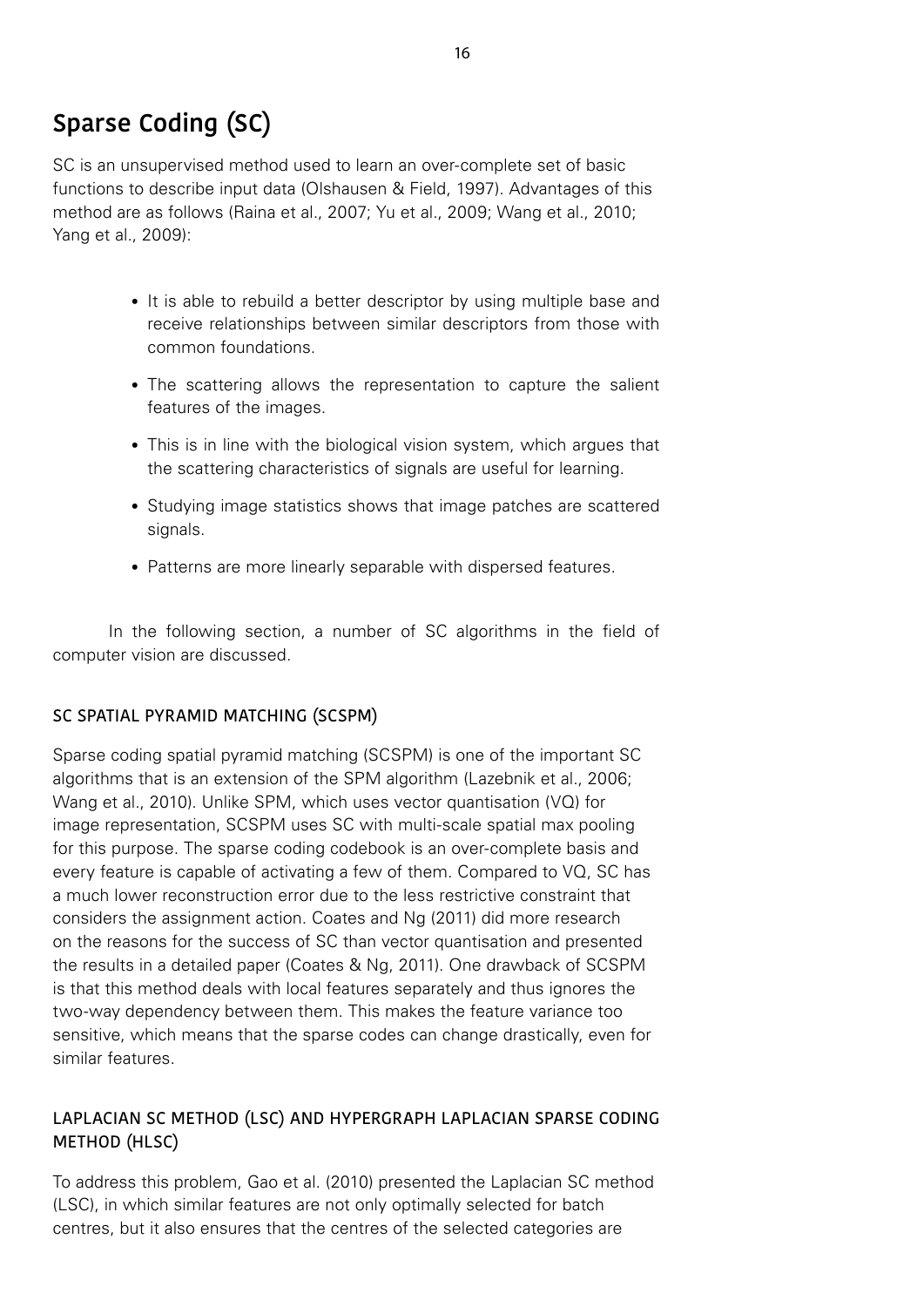the same. By adding locality constraints to SC objectives, the LSC method is able to maintain a two-way dependency on SC. Gao et al. (2012) developed the hypergraph Laplacian sparse coding method (HLSC), which developed the LSC. Their approach was to state the similarities among the samples by a hypergraph. Both the LSC and HLSC methods add SC power.

Another approach that can be used to solve the (over) sensitivity problem is the hierarchical SC (HSC) method developed by Yu et al. (2011). This method introduces a two-layer SC model that encodes the first layer of each patch separately, and the second layer is a joint set of patches belonging to one group. By doing this, the model makes the best use of the neighbouring space structure by modelling high order dependency patches in the same local area of the image. In addition, this is a fully automated way of learning features from the pixel level and no longer needs to manually design the scale-invariant feature transform (SIFT). HSC has been used to learn the unsupervised features in Zeiler et al. (2010). This model was later used by Zeiler et al. (2011).

#### LOCAL COORDINATE CODING (LCC)

In addition to sensitivity, there is another method used to improve the SCSPM algorithm. This method tries to improve the SCSPM algorithm by considering the locality. Yu et al. (2009) considered how the algorithm works; SCSPM results tend to be localised and mean non-zero coefficients are usually assigned to nearby bases. These results suggest a change in the SCSPM, referred to as local coordinate coding (LCC). This explicitly encourages coding to be localised. They also theorised that locality can enhance sparsity and that SC is useful for learning only when codes are local, so it is best to have nonzero dimensional data in codes. Although LCC is computationally superior to classical SC, it still requires time-consuming L1-norm optimisation (Yu et al., 2009). In order to expedite the learning process, a practical coding method called locality constrained linear coding (LCLC) was introduced by Wang et al. (2010), which can be seen as a quick implementation of the LCC that replaced L1-norm regularisation with L2-norm regularisation. Figure 4 shows the comparison between VQ, SCSPM and LLC.



Figure 4. Comparison between VQ, SCSPM and LLC (Wang et al., 2010, p. 3).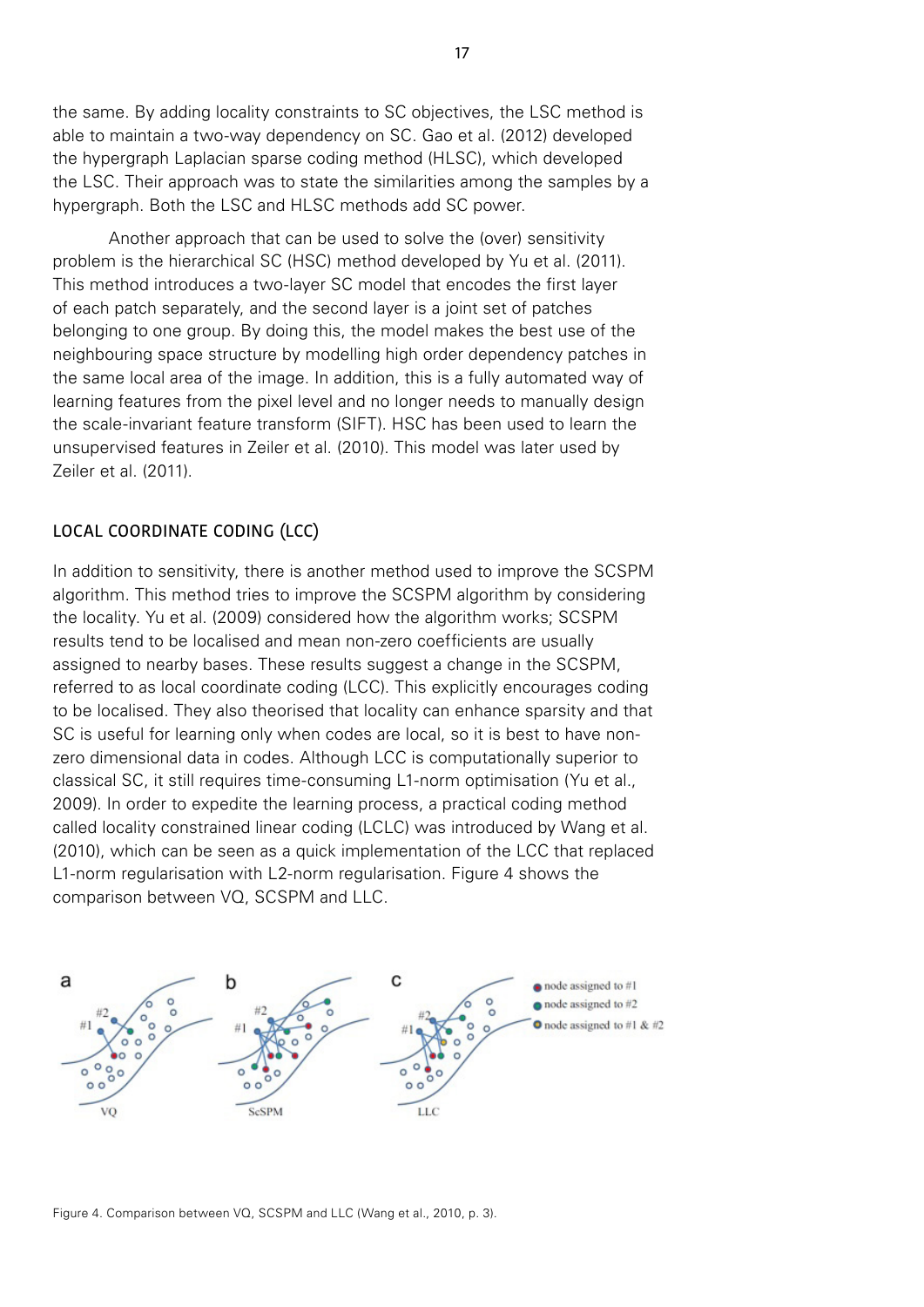#### SUPER-VECTOR CODING (SVC)

In addition to LLC, there is another model, known as super-vector coding (SVC), which guarantees local SC (X. Zhou et al., 2010). Upon receiving X, the SVC activates the coordinates associated with the neighbourhood of X to achieve sparse representation. SVC is a simple extension of VQ obtained by extending the VQ of local tangent degrees and therefore it is a more uniform coding method (X. Zhou et al., 2010).

An interesting result showed in Y. Lin et al. (2011) that the averaging stochastic gradient descent (ASGD) method is combined with the LLC and SVC algorithms to increase the scalability of the image clustering in the large dataset, and it achieved excellent results.

There is another popular method called smooth sparse coding (SSC), which is presented in Balasubramanian et al. (2013). By combining neighbourhood similarity and temporal information in SC, it was able to obtain codes that represent a neighbourhood rather than an individual sample and have a lower average square error of reconstruction (Balasubramanian et al., 2013).

Recently, He et al. (2014) introduced a new unsupervised feature learning framework called deep sparse coding (DSC), which extended SC using a multilayer architecture and achieved the best performance among sparse coding methods.

## **Model Selection of Deep Learning Methods**

The model selection from deep learning methods (or even machine learning algorithms) is a challenging and critical factor in having the best results. In this section, the challenge of method selection for deep learning will be discussed.

#### MODEL SELECTION

Model selection is the process of selecting one final deep learning model from among a collection of candidate deep learning models for a training dataset (Murphy, 2012). It is a process that can be applied both across different types of methods, including CNN, AE, etc., and across methods of the same type configured with varying hyperparameters of practice (e.g., different kernels in an SVM). For example, we may have a dataset for which we are interested in developing a classification or predictive regression model. We do not know which model will perform best on this problem, as it is unknowable. Therefore, we fit and evaluate a suite of different models on the problem. Method selection is the process of choosing the final method that addresses the problem.

Model selection is different from model assessment. For example, we evaluate or assess candidate methods to choose the best one, which is method selection. Once a method is chosen, it can be evaluated to communicate how well it is expected to perform in general; this is model assessment (James et al., 2013).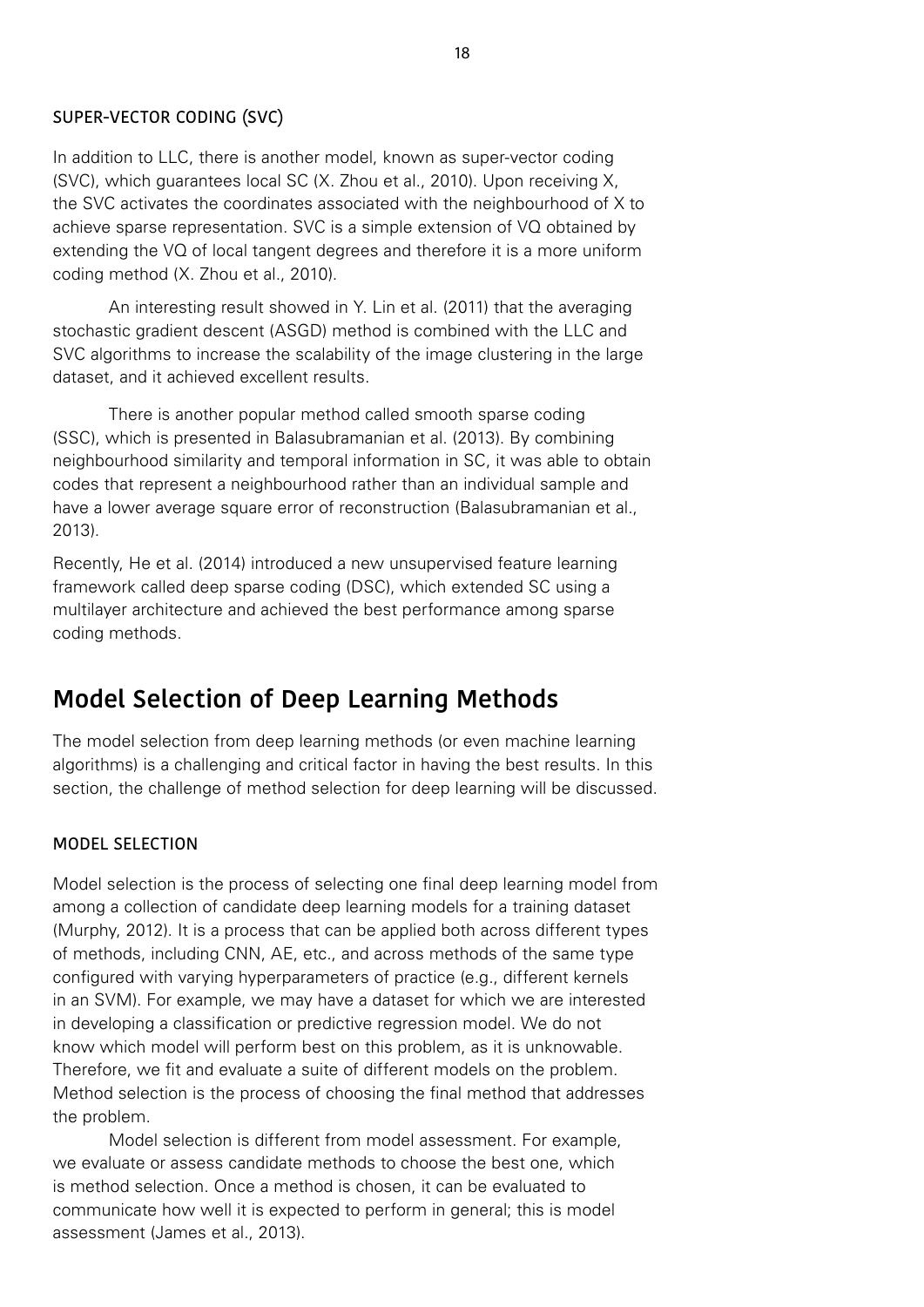#### CONSIDERATIONS FOR MODEL SELECTION

Fitting the model is relatively straightforward, although selecting among them is the true challenge of applied machine learning (Murphy, 2012). All models have some predictive error, given the statistical noise in the data, the incompleteness of the data sample, and the limitations of each different model type. Therefore, the notion of a perfect or best model is not useful. Instead, we must seek a model that is "good enough" (Murphy, 2012, pp. 22-23).

Different project stakeholders may have specific requirements, such as maintainability and limited model complexity. As such, a model with lower skill but that is more straightforward and easier to understand may be preferred. Alternately, method skill might be valued above all other concerns. In that case, the model's ability to perform well on out-of-sample data will be preferred regardless of the computational complexity involved. Therefore, a "good enough" method may refer to many things and is specific in different projects, such as (Murphy, 2012, pp. 22-23):

- A model that meets the requirements and constraints of project stakeholders
- A model that is sufficiently skillful given the time and resources available
- A model that is skillful as compared to naive models
- A model that is skillful relative to other tested models
- A model that is skillful comparable to the state of the art

Next, what is being selected must be considered. For example, a fit model is not specified, as all methods will be discarded. This is because once a model is chosen, a new final method will be fitted on all available data and used to start making predictions. Some algorithms require specialised data preparation to best expose the structure of the problem to the learning algorithm. Therefore, model selection should be considered as the process of selecting among model development pipelines. Each pipeline may take in the same raw training dataset and output a model that can be evaluated in the same manner, but may require different or overlapping computational steps, such as data filtering, feature selection, etc.

#### MODEL SELECTION TECHNIQUES

The best approach to model selection requires 'sufficient' data, which may be nearly infinite depending on the complexity of the problem. In this ideal situation, the data is split into training, validation and test sets. Then, it fits candidate methods on the training set, evaluates and selects them on the validation set, and reports the final model on the test set (Friedman et al., 2001). This is impractical on most predictive modelling problems, given that we rarely have sufficient data or can even judge what would be adequate (Biship, 2007). Instead, there are two main classes of techniques to approximate the ideal case of model selection, which are as follows: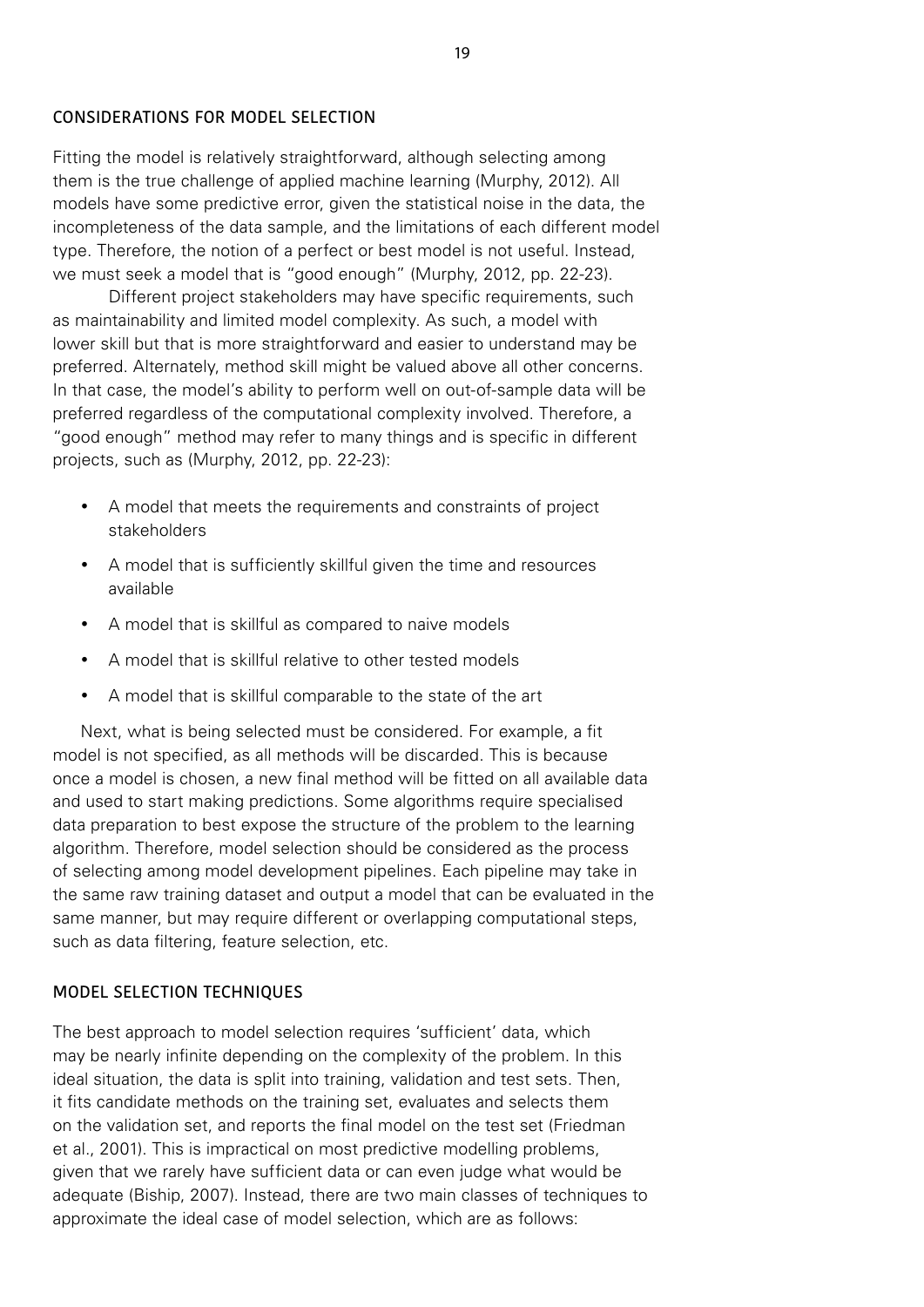- Probabilistic Measures: Choose a model via in-sample error and complexity
- Resampling Methods: Choose a model via estimated out-of-sample error

Probabilistic measures involve analytically scoring a candidate model using both its performance on the training dataset and the complexity of the technique. It is known that training error is optimistically biased, and therefore is not a reasonable basis for choosing a model. The performance can be penalised based on how optimistic the training error is believed to be. This is typically achieved using algorithm-specific models, often linear, that penalise the score based on the complexity of the technique (Biship, 2007). Probabilistic measures are appropriate when using simpler linear models like linear regression or logistic regression, where the calculating of model complexity penalty (e.g., in sample bias) is known and tractable.

Resampling models seek to estimate the performance of a method (or, more precisely, the model development process) on out-of-sample data. This is achieved by splitting the training dataset into sub-train and test sets, fitting a model on the sub-train set, and evaluating it on the test set. This process may then be repeated multiple times, and the mean performance across each trial is reported (James et al., 2013). In the next section, the ten features of deep learning methods are compared and discussed.

## **Discussion**

In order to compare these four types of deep learning methods and gain an understanding of them, a summary of the benefits and problems of each according to their various characteristics is presented in Table 4. Please note that in Table 4, 'Yes' indicates that the handle works well in this feature. Otherwise, it is marked with 'No.' '\*Yes' refers to elementary or weak ability. Table 4 has a total of ten main features. 'Generalisation' refers to the way the media (image, sound, etc.) is used and various applications such as speech recognition, visual recognition, etc. 'Unsupervised learning' also refers to the ability to automatically learn a deep model without supervisory annotations. 'Feature learning' is the ability to automatically learn features based on a dataset. 'Real-time training' and 'real-time prediction' both refer to the efficiency of learning and the inferential process, respectively. 'Biological understanding' and 'theoretical justification' indicate whether the method has a biological basis or a theoretical basis. 'Invariance' refers to whether the method is resistant to transformations such as rotation, scale and translation. 'Small training set' also refers to learning a deep model using only a few examples. 'Sparse and high-dimensional data' refers to the ability to deal with sparse input data and high-dimensional data for feature extraction purposes. It is important to note that Table 4 presents only general overviews and does not provide a snapshot of future opportunities or specific examples. Table 5 shows the comparison of machine learning and deep neural network.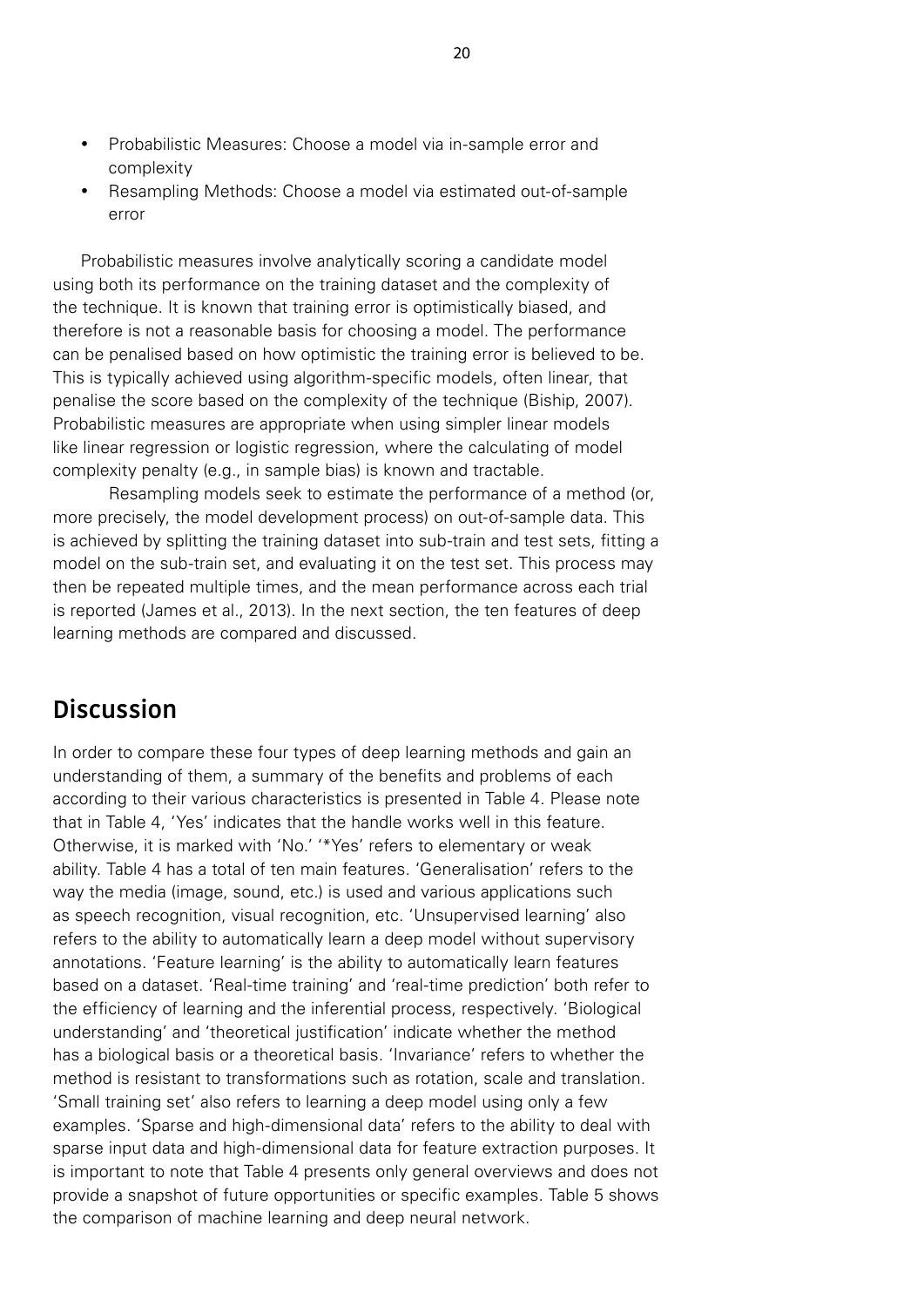Deep learning has been used extensively in various areas of computer vision such as image classification, object detection, semantic segmentation, image retrieval, human gesture estimation and feature extraction. Each of these algorithms can be applied for a specific purpose. For example, to provide a solution and overcome some of the limitations on current vein pattern recognition (VPR) methods (Varastehpour et al., 2020), deep learning algorithms are able to improve the performance of the current methods of VPR in the domain of interest, as indicated above, objectively, effectively and efficiently.

**Features CNN RBM AE SC** Generalisation **Yes** Yes Yes Yes Yes Yes Yes Unsupervised learning and the Mo Yes Yes Yes Yes Yes Feature learning The Test of the Season of the Yes No Yes No Yes No Yes No Yes No Real-time training and the No No Yes Yes Yes Yes Yes Real-time prediction **Network** Yes Yes Yes Yes Yes Yes Yes Biological understanding No No No No Yes Theoretical justification **Theoretical intervention**  $*Y$ es Yes Yes Yes Yes Invariance the three terms of the terms of the terms of the Yes  $\vert$  . No  $\vert$  No  $\vert$  Yes Small training set **All Small training set** All Small training set No Sparse and high-dimensional data No No No \*Yes No

Table 4: Comparison of ten features between CNN, RBM, AE and SC.

Table 5. Comparison of machine learning and deep neural network.

| <b>Machine learning</b>                                                                                                              | Deep neural network                                                                                                                                   |
|--------------------------------------------------------------------------------------------------------------------------------------|-------------------------------------------------------------------------------------------------------------------------------------------------------|
| Machine learning uses algorithms to parse data, learn<br>from that data, and make informed decisions based<br>on what it has learned | Deep learning structures algorithms in layers to create<br>an 'artificial neural network' that can learn and make<br>intelligent decisions on its own |
| Can train on less training data                                                                                                      | Requires large data sets for training                                                                                                                 |
| Takes less time to train                                                                                                             | Takes a longer time to train                                                                                                                          |
| Trains on CPU                                                                                                                        | Trains on GPU and CPU for proper training                                                                                                             |
| The output is in numerical form for classification and<br>scoring applications                                                       | The output can be in any form, including free-form<br>elements such as free text and sound                                                            |
| Limited tuning capability for hyperparameter tuning                                                                                  | It can be tuned in various ways                                                                                                                       |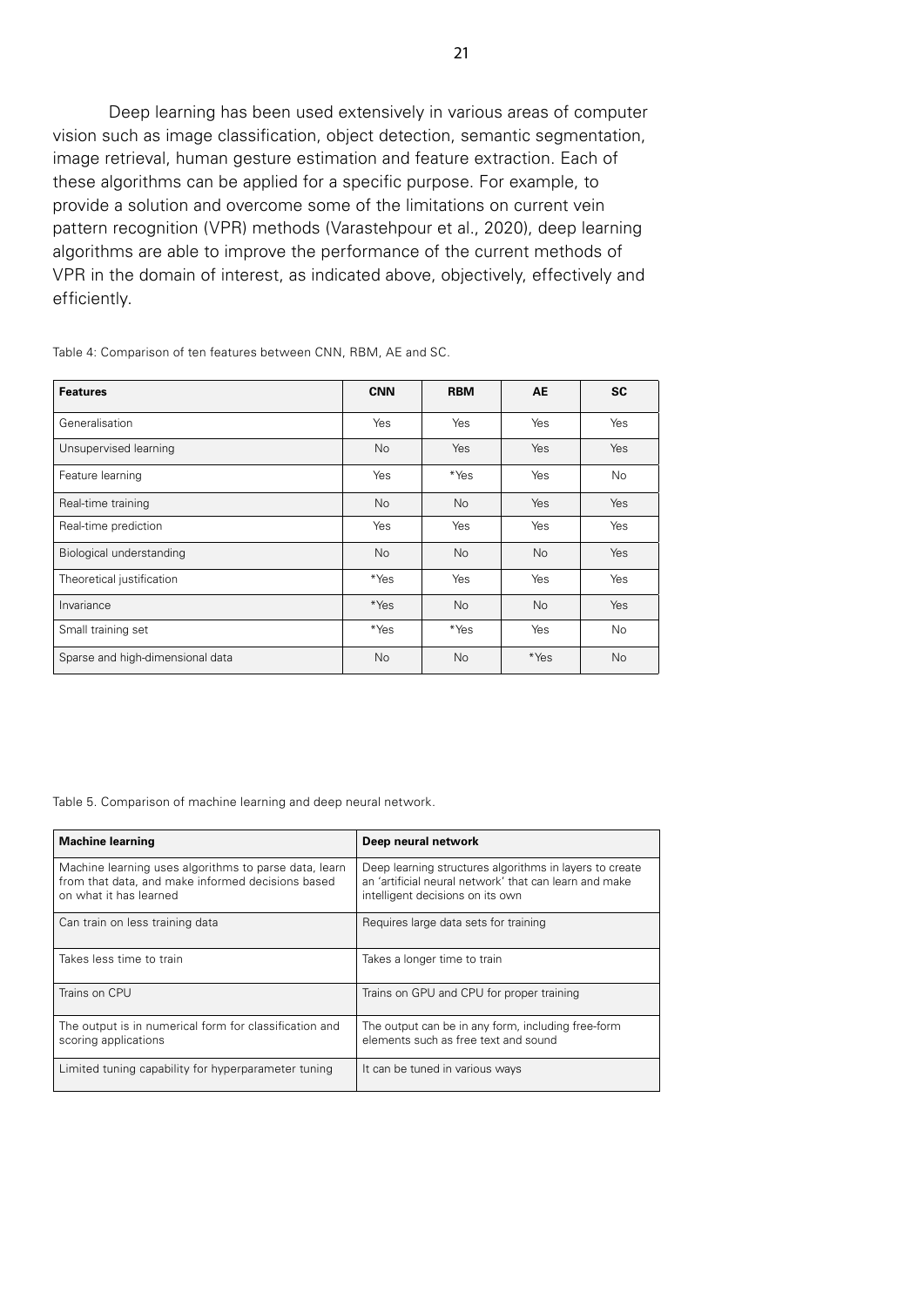## **Conclusion**

Deep learning algorithms have received great attention over the last decade due to their high performance. They have helped in the fields of computer vision and image processing to improve their efficiency. The four key categories of deep learning for computer vision and image processing that have been reviewed in this literature are CNN, RBM, autoencoder, and sparse coding-based methods. They have been employed with different performance rates in a variety of features, such as generalisation, unsupervised learning, feature learning, biological understanding, etc. However, each category has distinct advantages and disadvantages. CNN and autoencoder-based methods have the unique capability of feature learning; that is, of automatically learning features based on the given dataset. Sparse coding-based methods are invariant to transformations, which is a great asset for certain computer vision applications and it is also useful in terms of biological learning, while RBM, autoencoder, and CNN-based methods are not. Of the models investigated, both CNNs and RBMs are computationally demanding when it comes to training, whereas autoencoder and sparse coding can be trained in real time under certain circumstances. However, these deep learning algorithms need to be investigated more in the future based on the new demand in the field of computer vision to which a specific architecture or algorithm is effective in a given task or not. These algorithms are among the most important topics that will continue to attract the interest of the machine learning research community in the years to come.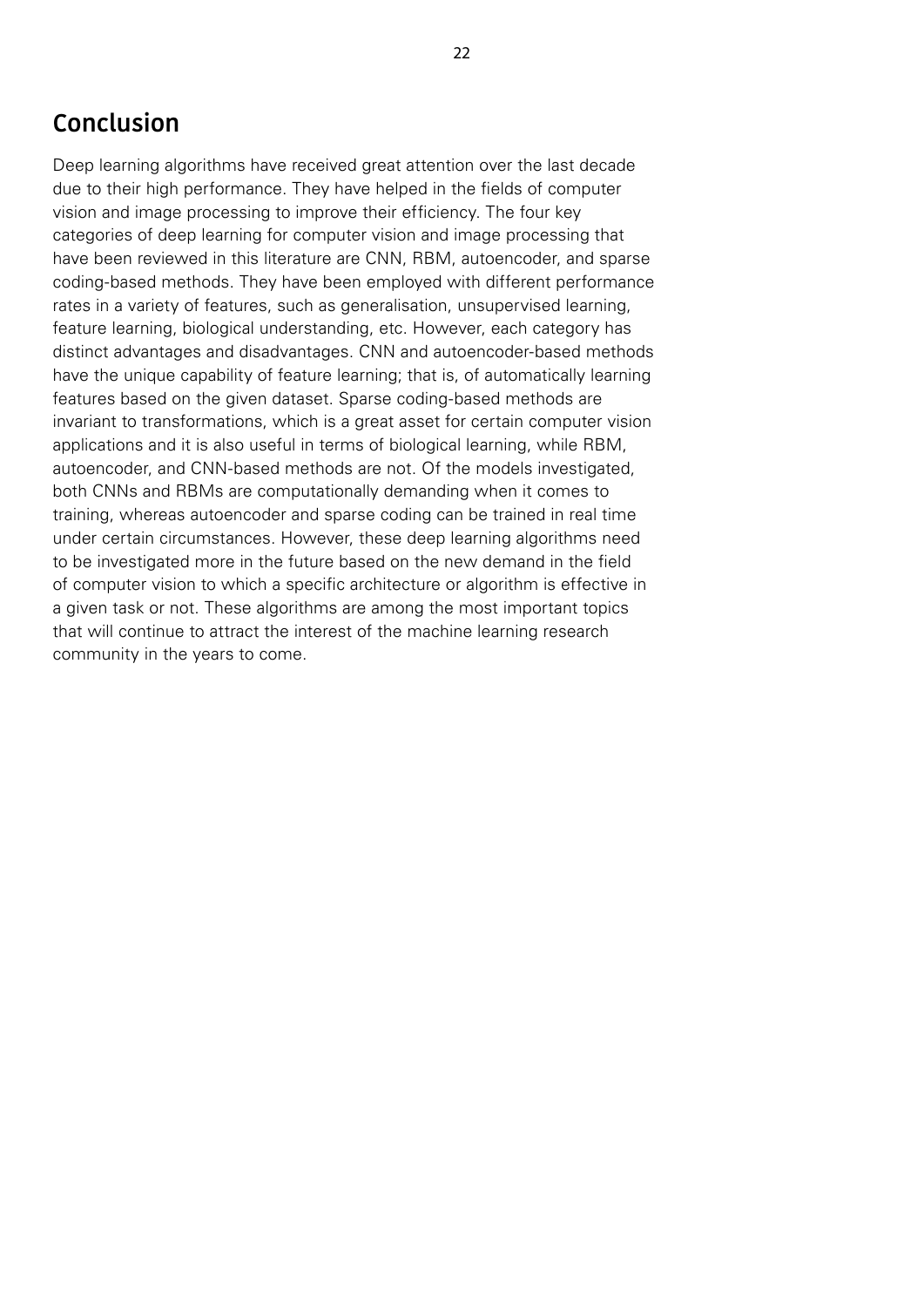### **References**

- Alain, G., & Bengio, Y. (2014). What regularised auto-encoders learn from the data-generating distribution. The Journal of Machine Learning Research, 15(1), 3743–3773. [https://jmlr.](https://jmlr.csail.mit.edu/papers/volume15/alain14a/alain14a.pdf) [csail.mit.edu/papers/volume15/alain14a/alain14a.pdf](https://jmlr.csail.mit.edu/papers/volume15/alain14a/alain14a.pdf)
- Arel, I., Rose, D. C., & Karnowski, T. P. (2010). Deep machine learning – a new frontier in artificial intelligence research. IEEE Computational Intelligence Magazine, 5(4), 13–18. [https://](https://ieeexplore.ieee.org/document/5605630/authors) [ieeexplore.ieee.org/document/5605630/authors](https://ieeexplore.ieee.org/document/5605630/authors)
- Balasubramanian, K., Yu, K., & Lebanon, G. (2013). Smooth sparse coding via marginal regression for learning sparse representations. Proceedings of the 30th International Conference on Machine Learning, PMLR, 28(3), 289–297. <http://proceedings.mlr.press/v28/balasubramanian13.html>
- Bengio, Y. (2013). Deep learning of representations: Looking forward. International Conference on Statistical Language and Speech Processing, 1–37. [https://link.springer.com/](https://link.springer.com/chapter/10.1007/978-3-642-39593-2_1) [chapter/10.1007/978-3-642-39593-2\\_1](https://link.springer.com/chapter/10.1007/978-3-642-39593-2_1)
- Bengio, Y., Courville, A., & Vincent, P. (2013). Representation learning: A review and new perspectives. IEEE Transactions on Pattern Analysis and Machine Intelligence, 35(8), 1798–1828. [https://](https://ieeexplore.ieee.org/document/6472238) [ieeexplore.ieee.org/document/6472238](https://ieeexplore.ieee.org/document/6472238)
- Bengio, Y. (2009). Learning deep architectures for AI. Foundations and Trends® in Machine Learning, 2(1), 1–127. [https://doi.](https://doi.org/10.1561/2200000006) [org/10.1561/2200000006](https://doi.org/10.1561/2200000006)
- Biship, C. M. (2007). Pattern recognition and machine learning (information science and statistics). Springer.
- Boureau, Y-L., Ponce, J., & Lecun, Y. (2010). A theoretical analysis of feature pooling in visual recognition. Proceedings of the 27th International Conference on Machine Learning (ICML-10), 111–118. [https://www.researchgate.net/](https://www.researchgate.net/publication/221345753_A_Theoretical_Analysis_of_Feature_Pooling_in_Visual_Recognition) [publication/221345753\\_A\\_Theoretical\\_Analysis\\_of\\_Feature\\_](https://www.researchgate.net/publication/221345753_A_Theoretical_Analysis_of_Feature_Pooling_in_Visual_Recognition) [Pooling\\_in\\_Visual\\_Recognition](https://www.researchgate.net/publication/221345753_A_Theoretical_Analysis_of_Feature_Pooling_in_Visual_Recognition)
- Brunette, E. S., Flemmer, R. C., & Flemmer, C. L. (2009). A review of artificial intelligence. 2009 4th International Conference on Autonomous Robots and Agents, 385–392. [https://doi.](https://doi.org/10.1109/ICARA.2000.4804025) [org/10.1109/ICARA.2000.4804025](https://doi.org/10.1109/ICARA.2000.4804025)
- Cao, Z., Shaomin, M. U., Yongyu, X. U., & Dong, M. (2018). Image retrieval method based on CNN and dimension reduction. International Conference on Security, Pattern Analysis, and Cybernetics (SPAC), 441–445. [https://ieeexplore.ieee.org/](https://ieeexplore.ieee.org/abstract/document/8965601) [abstract/document/8965601](https://ieeexplore.ieee.org/abstract/document/8965601)
- Carreira-Perpinan, M. A., & Hinton, G. E. (2005). On contrastive divergence learning. Aistats, 10, 33–40. [https://www.](https://www.cs.toronto.edu/~hinton/absps/cdmiguel.pdf) [cs.toronto.edu/~hinton/absps/cdmiguel.pdf](https://www.cs.toronto.edu/~hinton/absps/cdmiguel.pdf)
- Cho, K., Raiko, T., & Ihler, A. T. (2011). Enhanced gradient and adaptive learning rate for training restricted Boltzmann machines. Proceedings of the 28th International Conference on Machine Learning (ICML-11), 105–112. [https://dl.acm.org/doi/](https://dl.acm.org/doi/abs/10.5555/3104482.3104496) [abs/10.5555/3104482.3104496](https://dl.acm.org/doi/abs/10.5555/3104482.3104496)
- Cho, K., Raiko, T., Ilin, A., & Karhunen, J. (2013). A two-stage pretraining algorithm for Deep Boltzmann Machines. International

Conference on Artificial Neural Networks, 106–113. [https://](https://link.springer.com/chapter/10.1007/978-3-642-40728-4_14) [link.springer.com/chapter/10.1007/978-3-642-40728-4\\_14](https://link.springer.com/chapter/10.1007/978-3-642-40728-4_14)

- Cireşan, D., Meier, U., & Schmidhuber, J. (2012). Multi-column deep neural networks for image classification. [IEEE Conference](about:blank)  [on Computer Vision and Pattern Recognition](about:blank), 3642–3649. <https://ieeexplore.ieee.org/document/6248110>
- Cireşan, D. C., Meier, U., Masci, J., Gambardella, L. M., & Schmidhuber, J. (2011). High-performance neural networks for visual object classification. [https://arxiv.org/pdf/1102.0183.](https://arxiv.org/pdf/1102.0183.pdf) [pdf](https://arxiv.org/pdf/1102.0183.pdf)
- Coates, A., & Ng, A. Y. (2011). The importance of encoding versus training with sparse coding and vector quantization. Proceedings of the 28th International Conference on Machine Learning (ICML-11), 921–928. [https://dl.acm.org/](https://dl.acm.org/doi/10.5555/3104482.3104598) [doi/10.5555/3104482.3104598](https://dl.acm.org/doi/10.5555/3104482.3104598)
- Dahl, G., Ranzato, M., Mohamed, A-r., & Hinton, G. E. (2010). Phone recognition with the mean-covariance restricted Boltzmann machine. Advances in Neural Information Processing Systems, 469–477. [https://www.researchgate.net/](https://www.researchgate.net/publication/221620570_Phone_Recognition_with_the_Mean-Covariance_Restricted_Boltzmann_Machine) [publication/221620570\\_Phone\\_Recognition\\_with\\_the\\_Mean-](https://www.researchgate.net/publication/221620570_Phone_Recognition_with_the_Mean-Covariance_Restricted_Boltzmann_Machine)[Covariance\\_Restricted\\_Boltzmann\\_Machine](https://www.researchgate.net/publication/221620570_Phone_Recognition_with_the_Mean-Covariance_Restricted_Boltzmann_Machine)
- Deng, L. (2014). A tutorial survey of architectures, algorithms, and applications for deep learning. APSIPA Transactions on Signal and Information Processing (Vol. 3). Cambridge University Press.
- Dutton, D. M., & Conroy, G. V. (1997). A review of machine learning. The Knowledge Engineering Review, 12(4), 341–367.
- Elfwing, S., Uchibe, E., & Doya, K. (2015). Expected energybased restricted Boltzmann machine for classification. Neural Networks, 64, 29–38. [https://doi.org/10.1016/j.](https://doi.org/10.1016/j.neunet.2014.09.006) [neunet.2014.09.006](https://doi.org/10.1016/j.neunet.2014.09.006)
- Eslami, S. A., Heess, N., Williams, C. K., & Winn, J. (2014). The shape Boltzmann machine: A strong model of object shape. International Journal of Computer Vision, 107(2), 155–176. <https://doi.org/10.1007%2Fs11263-013-0669-1>
- Friedman, J., Hastie, T., & Tibshirani, R. (2001). The elements of statistical learning (Vol. 1, No. 10). Springer.
- Gao, S., Tsang, I. W-H., & Chia, L-T. (2012). Laplacian sparse coding, Hypergraph Laplacian sparse coding, and applications. IEEE Transactions on Pattern Analysis and Machine Intelligence, 35(1), 92–104. <https://doi.org/10.1109/TPAMI.2012.63>
- Gao, S., Tsang, I. W-H., Chia, L-T., & Zhao, P. (2010). Local features are not lonely – Laplacian sparse coding for image classification. [2010 IEEE Computer Society Conference on Computer](about:blank)  [Vision and Pattern Recognition](about:blank). [https://doi.org/10.1109/](https://doi.org/10.1109/CVPR.2010.5539943) [CVPR.2010.5539943](https://doi.org/10.1109/CVPR.2010.5539943)
- Girshick, R., Donahue, J., Darrell, T., & Malik, J. (2014). Rich feature hierarchies for accurate object detection and semantic segmentation. Proceedings of the IEEE Conference on Computer Vision and Pattern Recognition, 580–587. [https://](https://ieeexplore.ieee.org/document/6909475) [ieeexplore.ieee.org/document/6909475](https://ieeexplore.ieee.org/document/6909475)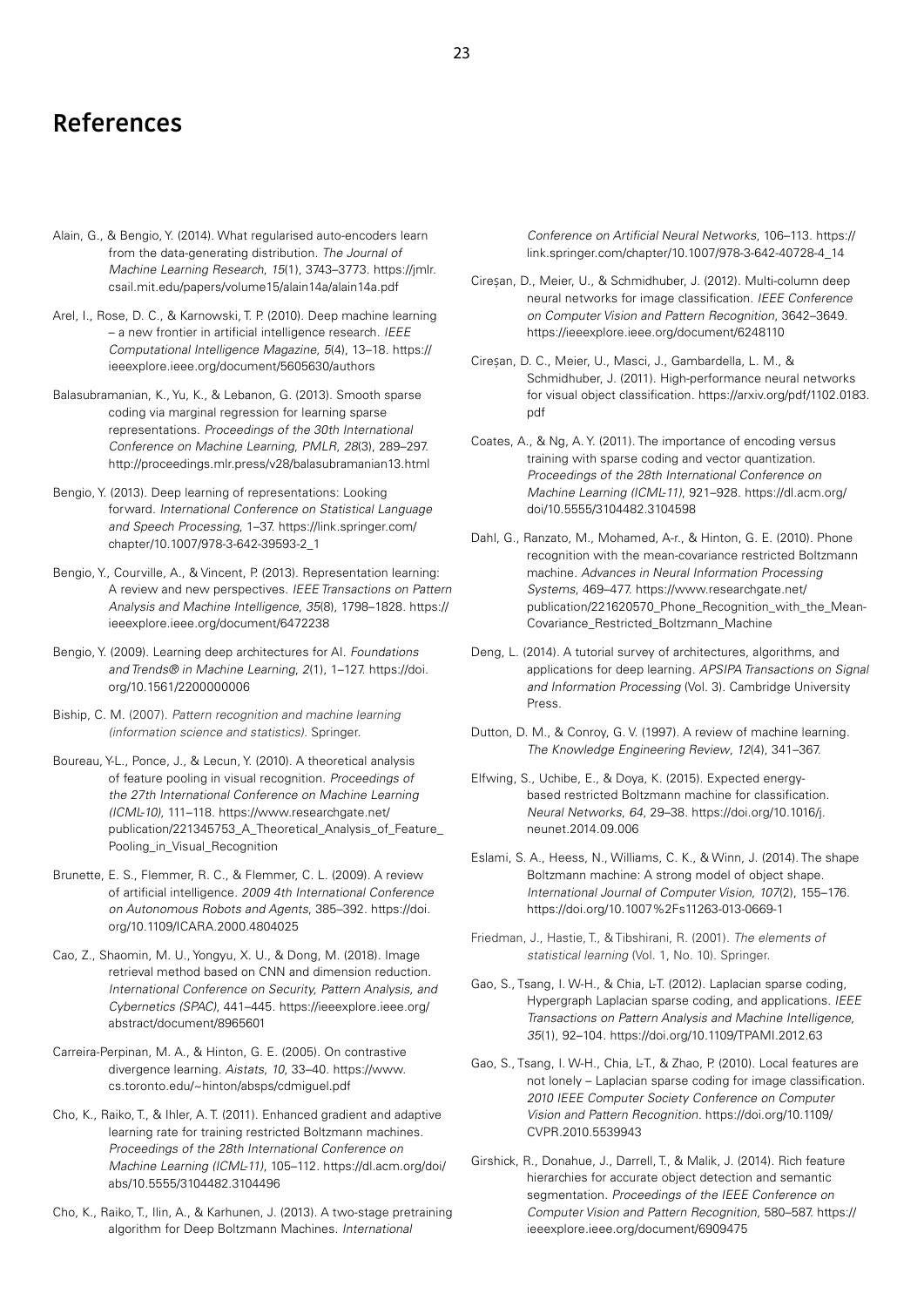- Gkioxari, G., Girshick, R., & Malik, J. (2015). Contextual action recognition with r\* CNN. Proceedings of the IEEE International Conference on Computer Vision, 1080–1088. [https://openaccess.thecvf.com/content\\_iccv\\_2015/html/](https://openaccess.thecvf.com/content_iccv_2015/html/Gkioxari_Contextual_Action_Recognition_ICCV_2015_paper.html) [Gkioxari\\_Contextual\\_Action\\_Recognition\\_ICCV\\_2015\\_paper.](https://openaccess.thecvf.com/content_iccv_2015/html/Gkioxari_Contextual_Action_Recognition_ICCV_2015_paper.html) [html](https://openaccess.thecvf.com/content_iccv_2015/html/Gkioxari_Contextual_Action_Recognition_ICCV_2015_paper.html)
- Goodfellow, I., Lee, H., Le, Q. V., Saxe, A., & Ng, A. Y. (2009). Measuring invariances in deep networks. Advances in Neural Information Processing Systems, 646– 654. [https://ai.stanford.edu/~ang/papers/nips09-](https://ai.stanford.edu/~ang/papers/nips09-MeasuringInvariancesDeepNetworks.pdf) [MeasuringInvariancesDeepNetworks.pdf](https://ai.stanford.edu/~ang/papers/nips09-MeasuringInvariancesDeepNetworks.pdf)
- Goodfellow, I., Mirza, M., Courville, A., & Bengio, Y. (2013). Multiprediction deep Boltzmann machines. Advances in Neural Information Processing Systems, 1, 548–556. [https://](https://proceedings.neurips.cc/paper/2013/file/0bb4aec1710521c12ee76289d9440817-Paper.pdf) [proceedings.neurips.cc/paper/2013/file/0bb4aec1710521c12e](https://proceedings.neurips.cc/paper/2013/file/0bb4aec1710521c12ee76289d9440817-Paper.pdf) [e76289d9440817-Paper.pdf](https://proceedings.neurips.cc/paper/2013/file/0bb4aec1710521c12ee76289d9440817-Paper.pdf)
- Goodfellow, I. J., Courville, A., & Bengio, Y. (2013). Joint training deep Boltzmann machines for classification. [https://arxiv.org/](https://arxiv.org/pdf/1301.3568.pdf) [pdf/1301.3568.pdf](https://arxiv.org/pdf/1301.3568.pdf)
- Guo, Y., Liu, Y., Oerlemans, A., Lao, S., Wu, S., & Lew, M. S. (2016). Deep learning for visual understanding: A review. Neuro Computing, 187, 27–48. [https://doi.org/10.1016/j.](https://doi.org/10.1016/j.neucom.2015.09.116) [neucom.2015.09.116](https://doi.org/10.1016/j.neucom.2015.09.116)
- Hariharan, B., Arbeláez, P., Girshick, R., & Malik, J. (2014). Simultaneous detection and segmentation. European Conference on Computer Vision, 297–312. [https://link.](https://link.springer.com/chapter/10.1007/978-3-319-10584-0_20) [springer.com/chapter/10.1007/978-3-319-10584-0\\_20](https://link.springer.com/chapter/10.1007/978-3-319-10584-0_20)
- He, K., Zhang, X., Ren, S., & Sun, J. (2015). Spatial pyramid pooling in deep convolutional networks for visual recognition. IEEE Transactions on Pattern Analysis and Machine Intelligence, 37(9), 1904–1916. [https://doi.org/10.1109/](https://doi.org/10.1109/TPAMI.2015.2389824) [TPAMI.2015.2389824](https://doi.org/10.1109/TPAMI.2015.2389824)
- He, K., Zhang, X., Ren, S., & Sun, J. (2016). Deep residual learning for image recognition. Proceedings of the IEEE Conference on Computer Vision and Pattern Recognition, 770–778. [https://](https://doi.org/10.1109/cvpr.2016.90) [doi.org/10.1109/cvpr.2016.90](https://doi.org/10.1109/cvpr.2016.90)
- He, Y., Kavukcuoglu, K., Wang, Y., Szlam, A., & Qi, Y. (2014). Unsupervised feature learning by deep sparse coding. Proceedings of the 2014 SIAM International Conference on Data Mining, 902–910. [https://epubs.siam.org/doi/](https://epubs.siam.org/doi/abs/10.1137/1.9781611973440.103) [abs/10.1137/1.9781611973440.103](https://epubs.siam.org/doi/abs/10.1137/1.9781611973440.103)
- Hinton, G. E. (2012). A practical guide to training restricted Boltzmann machines. In G. Montavon, G. B. Orr, & K-R. Müller (Eds.), Neural networks: Tricks of the trade (pp. 599–619). Springer.
- Hinton, G. E., & Salakhutdinov, R. R. (2006). Reducing the dimensionality of data with neural networks. Science, 313(5786), 504–507. <https://doi.org/10.1126/science.1127647>
- Hinton, G. E., & Sejnowski, T. J. (1986). Learning and relearning in Boltzmann machines. Parallel Distributed Processing: Explorations in the Microstructure of Cognition, 1, 282–317. <https://dl.acm.org/doi/10.5555/104279.104291>
- Huang, G. B., Lee, H., & Learned-Miller, E. (2012). Learning hierarchical representations for face verification with convolutional deep belief networks. 2012 IEEE Conference on Computer Vision and Pattern Recognition, 2518–2525. [https://ieeexplore.ieee.](https://ieeexplore.ieee.org/document/6247968) [org/document/6247968](https://ieeexplore.ieee.org/document/6247968)
- Jiang, X., Zhang, Y., Zhang, W., & Xiao, X. (2013). A novel sparse auto-encoder for deep unsupervised learning. 2013 Sixth

International Conference on Advanced Computational Intelligence (ICACI), 256–261. [https://ieeexplore.ieee.org/](https://ieeexplore.ieee.org/document/6748512) [document/6748512](https://ieeexplore.ieee.org/document/6748512)

- James, G., Witten, D., Hastie, T., & Tibshirani, R. (2013). An introduction to statistical learning (Vol. 112). Springer.
- Kae, A., Sohn, K., Lee, H., & Learned-Miller, E. (2013). Augmenting CRFs with Boltzmann machine shape priors for image labeling. Proceedings of the IEEE Conference on Computer Vision and Pattern Recognition, 2019–2026. [https://doi.](https://doi.org/10.1109/CVPR.2013.263) [org/10.1109/CVPR.2013.263](https://doi.org/10.1109/CVPR.2013.263)
- Konda, K., Memisevic, R., & Krueger, D. (2014). Zero-bias autoencoders and the benefits of co-adapting features. Cornell University. <https://arxiv.org/pdf/1402.3337.pdf>
- Krizhevsky, A., Sutskever, I., & Hinton, G. E. (2012). ImageNet classification with deep convolutional neural networks. Advances in Neural Information Processing Systems, 1097–1105. [https://papers.nips.cc/paper/2012/file/](https://papers.nips.cc/paper/2012/file/c399862d3b9d6b76c8436e924a68c45b-Paper.pdf) [c399862d3b9d6b76c8436e924a68c45b-Paper.pdf](https://papers.nips.cc/paper/2012/file/c399862d3b9d6b76c8436e924a68c45b-Paper.pdf)
- Lazebnik, S., Schmid, C., & Ponce, J. (2006). Beyond bags of features: Spatial pyramid matching for recognising natural scene categories. IEEE Computer Society Conference on Computer Vision and Pattern Recognition (CVPR'06), 2, 2169–2178. <https://ieeexplore.ieee.org/document/1641019>
- LeCun, Y., Jackel, L. D., Bottou, L., Cortes, C., Denker, J. S., Drucker, H., Guyon, I., Muller, U. A., Sackinger, E., Simard, P., & Vapnik, V. (1995). Learning algorithms for classification: A comparison on handwritten digit recognition. In J. H. Oh, C. Kwon, & S. Cho (Eds.), Neural networks: The statistical mechanics perspective (pp. 261–276). World Scientific.
- Le, Q. V. (2013). Building high-level features using large scale unsupervised learning. 2013 IEEE International Conference on Acoustics, Speech and Signal Processing, 8595–8598. <https://ieeexplore.ieee.org/document/6639343>
- Le, Q. V., Ngiam, J., Coates, A., Lahiri, A., Prochnow, B., & Ng, A. Y. (2011). On optimisation methods for deep learning. Proceedings of the 28th International Conference on International Conference on Machine Learning, 265–272. <https://dl.acm.org/doi/10.5555/3104482.3104516>
- Lee, H., Ekanadham, C., & Ng, A. Y. (2008). Sparse deep belief net model for visual area v2. Advances in Neural Information Processing Systems, 873–880. [https://papers.nips.cc/](https://papers.nips.cc/paper/2007/hash/4daa3db355ef2b0e64b472968cb70f0d-Abstract.html) [paper/2007/hash/4daa3db355ef2b0e64b472968cb70f0d-](https://papers.nips.cc/paper/2007/hash/4daa3db355ef2b0e64b472968cb70f0d-Abstract.html)[Abstract.html](https://papers.nips.cc/paper/2007/hash/4daa3db355ef2b0e64b472968cb70f0d-Abstract.html)
- Lee, H., Grosse, R., Ranganath, R., & Ng, A. Y. (2009). Convolutional deep belief networks for scalable unsupervised learning of hierarchical representations. Proceedings of the 26th Annual International Conference on Machine Learning, 609–616. <https://doi.org/10.1145/1553374.1553453>
- Lin, M., Chen, Q., & Yan, S. (2013). Network in network. [https://arxiv.](https://arxiv.org/pdf/1312.4400.pdf) [org/pdf/1312.4400.pdf](https://arxiv.org/pdf/1312.4400.pdf)
- Lin, Y., Lv, F., Zhu, S., Yang, M., Cour, T., Yu, K., Cao, L., & Huang, T. (2011). Large-scale image classification: fast feature extraction and SVM training. 2011 IEEE Conference on Computer Vision and Pattern Recognition, 1689–1696. [https://experts.illinois.edu/en/publications/large-scale-image](https://experts.illinois.edu/en/publications/large-scale-image-classification-fast-feature-extraction-and-svm-)[classification-fast-feature-extraction-and-svm-](https://experts.illinois.edu/en/publications/large-scale-image-classification-fast-feature-extraction-and-svm-)
- Liou, C-Y., Cheng, W-C., Liou, J-W., & Liou, D-R. (2014). Autoencoder for words. Neurocomputing, 139, 84–96.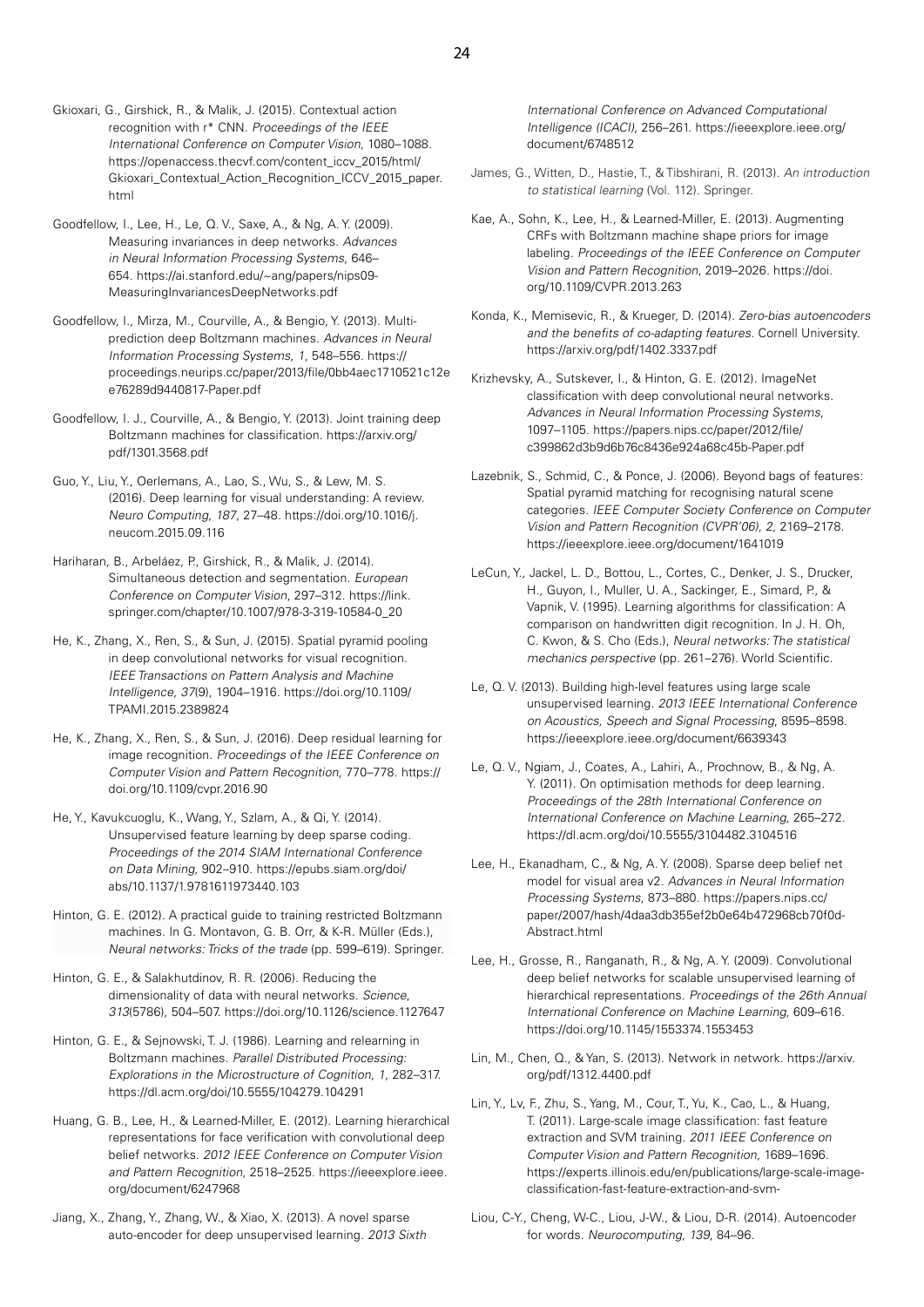- Long, J., Shelhamer, E., & Darrell, T. (2015). Fully convolutional networks for semantic segmentation. Proceedings of the IEEE Conference on Computer Vision and Pattern Recognition, 3431–3440. [https://openaccess.thecvf.com/](https://openaccess.thecvf.com/content_cvpr_2015/papers/Long_Fully_Convolutional_Networks_2015_CVPR_paper.pdf) [content\\_cvpr\\_2015/papers/Long\\_Fully\\_Convolutional\\_](https://openaccess.thecvf.com/content_cvpr_2015/papers/Long_Fully_Convolutional_Networks_2015_CVPR_paper.pdf) [Networks\\_2015\\_CVPR\\_paper.pdf](https://openaccess.thecvf.com/content_cvpr_2015/papers/Long_Fully_Convolutional_Networks_2015_CVPR_paper.pdf)
- Mesnil, G., Dauphin, Y., Glorot, X., Rifai, S., Bengio, Y., Goodfellow, I., Lavoie, E., Muller, X., Desjardins, G., Warde-Farley, D., Vincent, P., Courville, A., & Bergstra, J. (2011). Unsupervised and transfer learning challenge: A deep learning approach. Proceedings of the 2011 International Conference on Unsupervised and Transfer Learning Workshop, 27, 97–110. <http://proceedings.mlr.press/v27/mesnil12a.html>
- Mikolov, T., Sutskever, I., Chen, K., Corrado, G. S., & Dean, J. (2013). Distributed representations of words and phrases and their compositionality. Advances in Neural Information Processing Systems, 3111–3119. [https://papers.nips.cc/paper/2013/file/9a](https://papers.nips.cc/paper/2013/file/9aa42b31882ec039965f3c4923ce901b-Paper.pdf) [a42b31882ec039965f3c4923ce901b-Paper.pdf](https://papers.nips.cc/paper/2013/file/9aa42b31882ec039965f3c4923ce901b-Paper.pdf)
- Montavon, G., & Müller, K-R. (2012). Deep Boltzmann machines and the centering trick. In G. Montavon, G. Orr, & K-R Müller (Eds.), Neural networks: Tricks of the trade (pp. 621–637). Springer.
- Murphy, K. P. (2012). Machine learning: A probabilistic perspective. MIT Press.
- Nair, V., & Hinton, G. E. (2009). 3D object recognition with deep belief nets. Advances in Neural Information Processing Systems, 1339–1347. [https://papers.nips.cc/paper/2009/hash/6e7b33fd](https://papers.nips.cc/paper/2009/hash/6e7b33fdea3adc80ebd648fffb665bb8-Abstract.html) [ea3adc80ebd648fffb665bb8-Abstract.html](https://papers.nips.cc/paper/2009/hash/6e7b33fdea3adc80ebd648fffb665bb8-Abstract.html)
- Nair, V., & Hinton, G. E. (2010). Rectified linear units improve restricted Boltzmann machines. Proceedings of the 27th International Conference on Machine Learning (ICML-10), 807–814. [https://](https://dl.acm.org/doi/10.5555/3104322.3104425) [dl.acm.org/doi/10.5555/3104322.3104425](https://dl.acm.org/doi/10.5555/3104322.3104425)
- Ngiam, J., Chen, Z., Koh, P. W., & Ng, A. Y. (2011). Learning deep energy models. Proceedings of the 28th International Conference on Machine Learning, 1105–1112. [https://dl.acm.](https://dl.acm.org/doi/10.5555/3104482.3104621) [org/doi/10.5555/3104482.3104621](https://dl.acm.org/doi/10.5555/3104482.3104621)
- Olshausen, B. A., & Field, D. J. (1997). Sparse coding with an over complete basis set: A strategy employed by v1? Vision Research, 37(23), 3311–3325. [https://doi.org/10.1016/S0042-](https://doi.org/10.1016/S0042-6989(97)00169-7) [6989\(97\)00169-7](https://doi.org/10.1016/S0042-6989(97)00169-7)
- Oquab, M., Bottou, L., Laptev, I., & Sivic, J. (2014). Learning and transferring mid-level image representations using convolutional neural networks. Proceedings of the IEEE Conference on Computer Vision and Pattern Recognition, 1717–1724.<https://ieeexplore.ieee.org/document/6909618>
- Oquab, M., Bottou, L., Laptev, I., & Sivic, J. (2015). Is object localisation for free? Weakly-supervised learning with convolutional neural networks. Proceedings of the IEEE Conference on Computer Vision and Pattern Recognition, 685–694. <https://doi.org/10.1109/CVPR.2015.7298668>
- Ouyang, W., Luo, P., Zeng, X., Qiu, S., Tian, Y., & Li, H. (2014). DeepIDnet: Multi-stage and deformable deep convolutional neural networks for object detection. [https://arxiv.org/](https://arxiv.org/abs/1409.3505) [abs/1409.3505](https://arxiv.org/abs/1409.3505)
- Raina, R., Battle, A., Lee, H., Packer, B., & Ng, A. Y. (2007). Self-taught learning: Transfer learning from unlabeled data. Proceedings of the 24th International Conference on Machine Learning, 759–766.<https://doi.org/10.1145/1273496.1273592>
- Ranzato, M., Poultney, C., Chopra, S., & Cun, Y. L. (2007). Efficient learning of sparse representations with an energy-based model. Advances in Neural Information Processing Systems, 1137–1144. [https://proceedings.neurips.cc/paper/2006/file/87](https://proceedings.neurips.cc/paper/2006/file/87f4d79e36d68c3031ccf6c55e9bbd39-Paper.pdf) [f4d79e36d68c3031ccf6c55e9bbd39-Paper.pdf](https://proceedings.neurips.cc/paper/2006/file/87f4d79e36d68c3031ccf6c55e9bbd39-Paper.pdf)
- Ren, S., He, K., Girshick, R., & Sun, J. (2015). Faster R-CNN: Towards real-time object detection with region proposal networks. Advances in Neural Information Processing Systems, 91–99. [https://proceedings.neurips.cc/paper/2015/](https://proceedings.neurips.cc/paper/2015/file/14bfa6bb14875e45bba028a21ed38046-Paper.pdf) [file/14bfa6bb14875e45bba028a21ed38046-Paper.pdf](https://proceedings.neurips.cc/paper/2015/file/14bfa6bb14875e45bba028a21ed38046-Paper.pdf)
- Rifai, S., Vincent, P., Müller, X., Glorot, X., & Bengio, Y. (2011). Contractive auto-encoders: Explicit invariance during feature extraction. Proceedings of the 28th International Conference on International Conference on Machine Learning, 833–840. [https://icml.cc/2011/papers/455\\_icmlpaper.pdf](https://icml.cc/2011/papers/455_icmlpaper.pdf)
- Salakhutdinov, R., & Hinton, G. (2009). Deep Boltzmann machines. Artificial Intelligence and Statistics, 448–455. [http://proceedings.mlr.press/v5/salakhutdinov09a/](http://proceedings.mlr.press/v5/salakhutdinov09a/salakhutdinov09a.pdf) [salakhutdinov09a.pdf](http://proceedings.mlr.press/v5/salakhutdinov09a/salakhutdinov09a.pdf)
- Salakhutdinov, R. R., & Hinton, G. E. (2012). A better way to pretrain deep Boltzmann machines. Advances in Neural Information Processing Systems, 2, 2447–2455. [https://dl.acm.org/](https://dl.acm.org/doi/10.5555/2999325.2999408) [doi/10.5555/2999325.2999408](https://dl.acm.org/doi/10.5555/2999325.2999408)
- Salakhutdinov, R., & Larochelle, H. (2010). Efficient learning of deep Boltzmann machines. Proceedings of the 13th International Conference on Artificial Intelligence and Statistics, 693– 700. [http://proceedings.mlr.press/v9/salakhutdinov10a/](http://proceedings.mlr.press/v9/salakhutdinov10a/salakhutdinov10a.pdf) [salakhutdinov10a.pdf](http://proceedings.mlr.press/v9/salakhutdinov10a/salakhutdinov10a.pdf)
- Scherer, D., Müller, A., & Behnke, S. (2010). Evaluation of pooling operations in convolutional architectures for object recognition. In K, Diamantaras, W. Duch, & L. S. Iliadis (Eds.), International Conference on Artificial Neural Networks (pp. 92–101). Springer.
- Schmidhuber, J. (2015). Deep learning in neural networks: An overview. Neural Networks, 61, 85–117. [https://doi.org/10.1016/j.](https://doi.org/10.1016/j.neunet.2014.09.003) [neunet.2014.09.003](https://doi.org/10.1016/j.neunet.2014.09.003)
- Simonyan, K., & Zisserman, A. (2014). Very deep convolutional networks for large-scale image recognition. [https://arxiv.org/](https://arxiv.org/pdf/1409.1556.pdf) [pdf/1409.1556.pdf](https://arxiv.org/pdf/1409.1556.pdf)
- Szegedy, C., Liu, W., Jia, Y., Sermanet, P., Reed, S., Anguelov, D., Erhan, D., Vanhoucke, V., & Rabinovich, A. (2015). Going deeper with convolutions. Proceedings of the IEEE Conference on Computer Vision and Pattern Recognition, 1–9.<https://doi.org/10.1109/CVPR.2015.7298594>
- Tang, Y., & Eliasmith, C. (2010). Deep networks for robust visual recognition. Proceedings of the 27th International Conference on Machine Learning (ICML-10), 1055–1062. https://icml.cc/Conferences/2010/papers/370.pdf
- Varastehpour, S., Sharifzadeh, H., Ardekani, I., & Francis, X. (2019a). An adaptive method for vein recognition enhancement using deep learning. 2019 19th International Symposium on Signal Processing and Information Technology (ISSPIT), 1–5.
- Varastehpour, S., Sharifzadeh, H., Ardekani, I., & Francis, X. (2019b). Vein pattern visualisation and feature extraction using sparse auto-encoder for forensic purposes. 2019 16th IEEE International Conference on Advanced Video and Signal Based Surveillance (AVSS), 1–8. [https://doi.org/10.1109/](https://doi.org/10.1109/AVSS.2019.8909860) [AVSS.2019.8909860](https://doi.org/10.1109/AVSS.2019.8909860)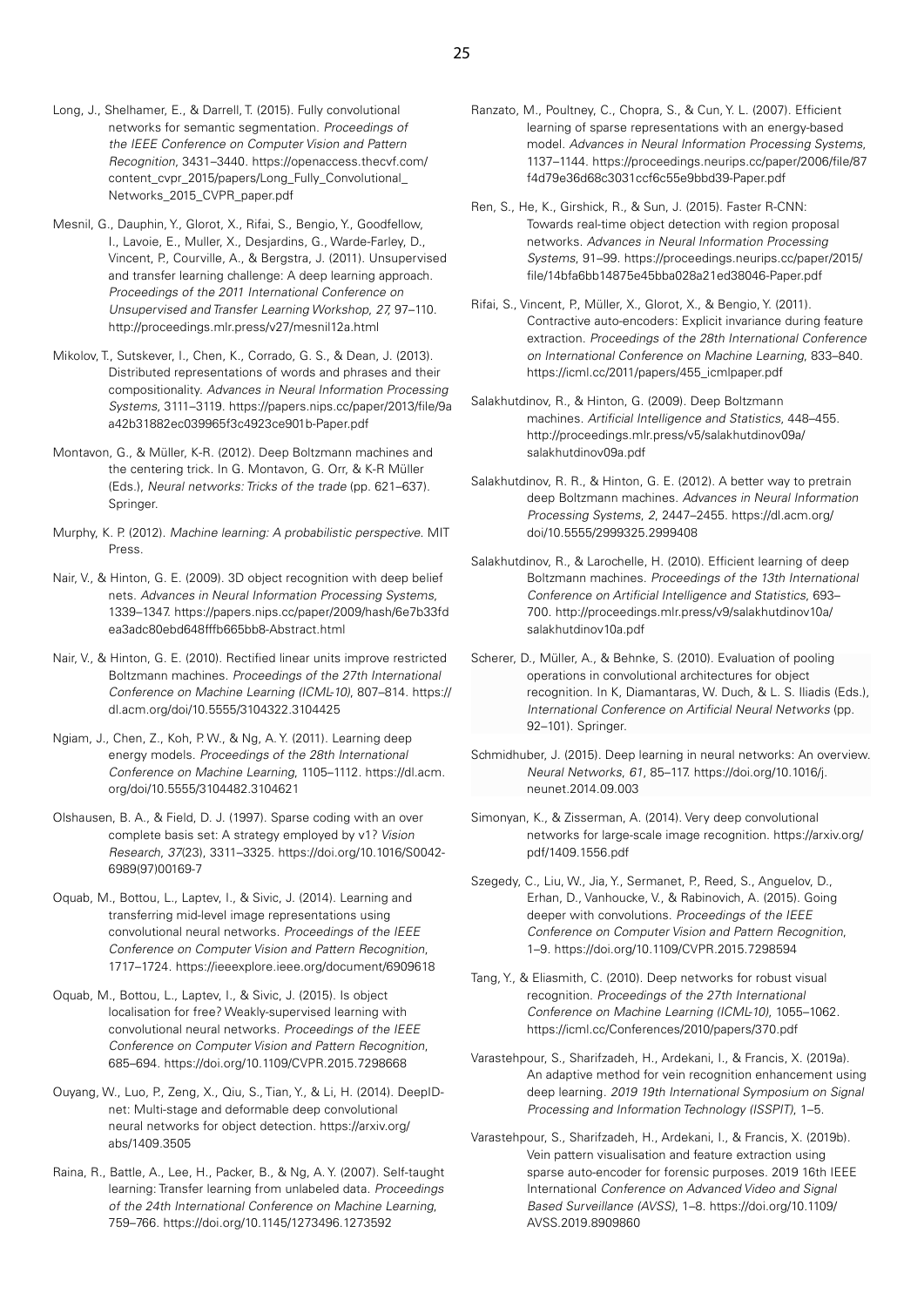- Varastehpour, S., Sharifzadeh, H., Ardekani, I., & Sarrafzadeh, A. (2020). Human biometric traits: A systematic review focusing on vascular pat- terns. Unitec ePress Occasional and Discussion Papers Series (2020/3). [https://www.unitec.](https://www.unitec.ac.nz/epress/index.php/human-biometric-traits-a-systematic-review-focusing-on-vascular-patterns/) [ac.nz/epress/index.php/human-biometric-traits-a-systematic](https://www.unitec.ac.nz/epress/index.php/human-biometric-traits-a-systematic-review-focusing-on-vascular-patterns/)[review-focusing-on-vascular-patterns/](https://www.unitec.ac.nz/epress/index.php/human-biometric-traits-a-systematic-review-focusing-on-vascular-patterns/)
- Vincent, P., Larochelle, H., Bengio, Y., & Manzagol, P-A. (2008). Extracting and composing robust features with denoising autoencoders. Proceedings of the 25th International Conference on Machine Learning, 1096–1103. [https://doi.](https://doi.org/10.1145/1390156.1390294) [org/10.1145/1390156.1390294](https://doi.org/10.1145/1390156.1390294)
- Vincent, P., Larochelle, H., Lajoie, I., Bengio, Y., & Manzagol, P-A. (2010). Stacked denoising autoencoders: Learning useful representations in a deep network with a local denoising criterion. Journal of Machine Learning Research, 11 (December), 3371–3408. [https://dl.acm.org/](https://dl.acm.org/doi/10.5555/1756006.1953039) [doi/10.5555/1756006.1953039](https://dl.acm.org/doi/10.5555/1756006.1953039)
- Wang, J., Yang, J., Yu, K., Lv, F., Huang, T., & Gong, Y. (2010). Localityconstrained linear coding for image classification. IEEE Computer Society Conference on Computer Vision and Pattern Recognition, 3360– 3367. [https://ieeexplore.ieee.org/](https://ieeexplore.ieee.org/document/5540018) [document/5540018](https://ieeexplore.ieee.org/document/5540018)
- Xie, S., & Tu, Z. (2015). Holistically-nested edge detection. Proceedings of the IEEE International Conference on Computer Vision, 1395–1403.<https://doi.org/10.1109/ICCV.2015.164>
- Yang, J., Yu, K., Gong, Y., & Huang, T. (2009). Linear spatial pyramid matching using sparse coding for image classification. 2009 IEEE Conference on Computer Vision and Pattern Recognition, 1794–1801. [https://doi.org/10.1109/](https://doi.org/10.1109/CVPR.2009.5206757) [CVPR.2009.5206757](https://doi.org/10.1109/CVPR.2009.5206757)
- Yoo, D., Park, S., Lee, J-Y., & So Kweon, I. (2015). Multi-scale pyramid pooling for deep convolutional representation. Proceedings of the IEEE Conference on Computer Vision and Pattern Recognition Workshops, 71–80. [https://doi.org/10.1109/](https://doi.org/10.1109/CVPRW.2015.7301274) [CVPRW.2015.7301274](https://doi.org/10.1109/CVPRW.2015.7301274)
- Younes, L. (1999). On the convergence of Markovian stochastic algorithms with rapidly decreasing ergodicity rates. Stochastics: An International Journal of Probability and Stochastic Processes, 65(3-4), 177–228. [https://doi.](https://doi.org/10.1080/17442509908834179) [org/10.1080/17442509908834179](https://doi.org/10.1080/17442509908834179)
- Yu, K., Lin, Y., & Lafferty, J. (2011). Learning image representations from the pixel level via hierarchical sparse coding. CVPR 2011, 1713–1720. <https://doi.org/10.1109/CVPR.2011.5995732>
- Yu, K., Zhang, T., & Gong, Y. (2009). Nonlinear learning using local coordinate coding. Advances in Neural Information Processing Systems, 2223–2231. [https://www.researchgate.](https://www.researchgate.net/publication/221618703_Nonlinear_Learning_using_Local_Coordinate_Coding) [net/publication/221618703\\_Nonlinear\\_Learning\\_using\\_Local\\_](https://www.researchgate.net/publication/221618703_Nonlinear_Learning_using_Local_Coordinate_Coding) [Coordinate\\_Coding](https://www.researchgate.net/publication/221618703_Nonlinear_Learning_using_Local_Coordinate_Coding)
- Zeiler, M. D. (2013). Hierarchical convolutional deep learning in computer vision [Unpublished doctoral dissertation]. New York University.
- Zeiler, M. D., & Fergus, R. (2013). Stochastic pooling for regularisation of deep convolutional neural networks. [https://arxiv.org/](https://arxiv.org/pdf/1301.3557.pdf) [pdf/1301.3557.pdf](https://arxiv.org/pdf/1301.3557.pdf)
- Zeiler, M. D., & Fergus, R. (2014). Visualising and understanding convolutional networks. European Conference on Computer Vision, 818–833.

Zeiler, M. D., Krishnan, D., Taylor, G. W., & Fergus, R. (2010). De-

- Zeiler, M. D., Taylor, G. W., & Fergus, R. (2011). Adaptive de convolutional networks for mid and high level feature learning. Proceedings of the IEEE International Conference on Computer Vision, 1(2), 6. [https://doi.org/10.1109/](https://doi.org/10.1109/ICCV.2011.6126474) [ICCV.2011.6126474](https://doi.org/10.1109/ICCV.2011.6126474)
- Zhang, J., Shan, S., Kan, M., & Chen, X. (2014). Coarse-to-fine autoencoder networks (CFAN) for real-time face alignment. European Conference on Computer Vision, 1–16. [https://link.](https://link.springer.com/chapter/10.1007/978-3-319-10605-2_1) [springer.com/chapter/10.1007/978-3-319-10605-2\\_1](https://link.springer.com/chapter/10.1007/978-3-319-10605-2_1)
- Zhou, X., Yu, K., Zhang, T., & Huang, T. S. (2010). Image classification using super-vector coding of local image descriptors. European Conference on Computer Vision, 141–154. [https://](https://link.springer.com/chapter/10.1007/978-3-642-15555-0_11) [link.springer.com/chapter/10.1007/978-3-642-15555-0\\_11](https://link.springer.com/chapter/10.1007/978-3-642-15555-0_11)
- Zhou, Y., Arpit, D., Nwogu, I., & Govindaraju, V. (2014). Is joint training better for deep auto-encoders? [https://arxiv.org/](https://arxiv.org/abs/1405.1380) [abs/1405.1380](https://arxiv.org/abs/1405.1380)
- Zhu, Y., Urtasun, R., Salakhutdinov, R., & Fidler, S. (2015). SegDeepM: Exploiting segmentation and context in deep neural networks for object detection. Proceedings of the IEEE Conference on Computer Vision and Pattern Recognition, 4703–4710. <https://arxiv.org/abs/1502.04275>